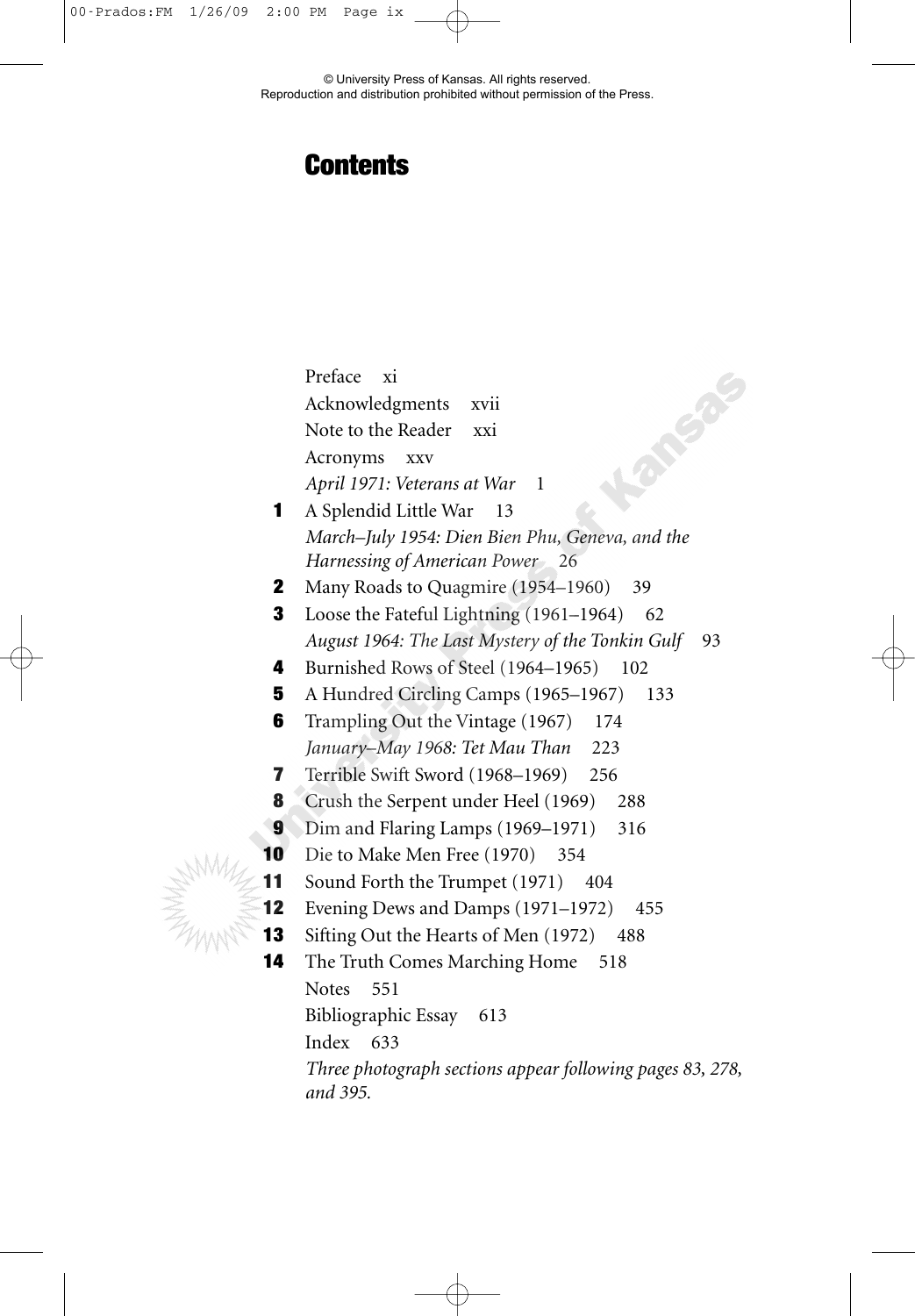© University Press of Kansas. All rights reserved. Reproduction and distribution prohibited without permission of the Press.

**SURVEY MANUFACTURE OF HEADS**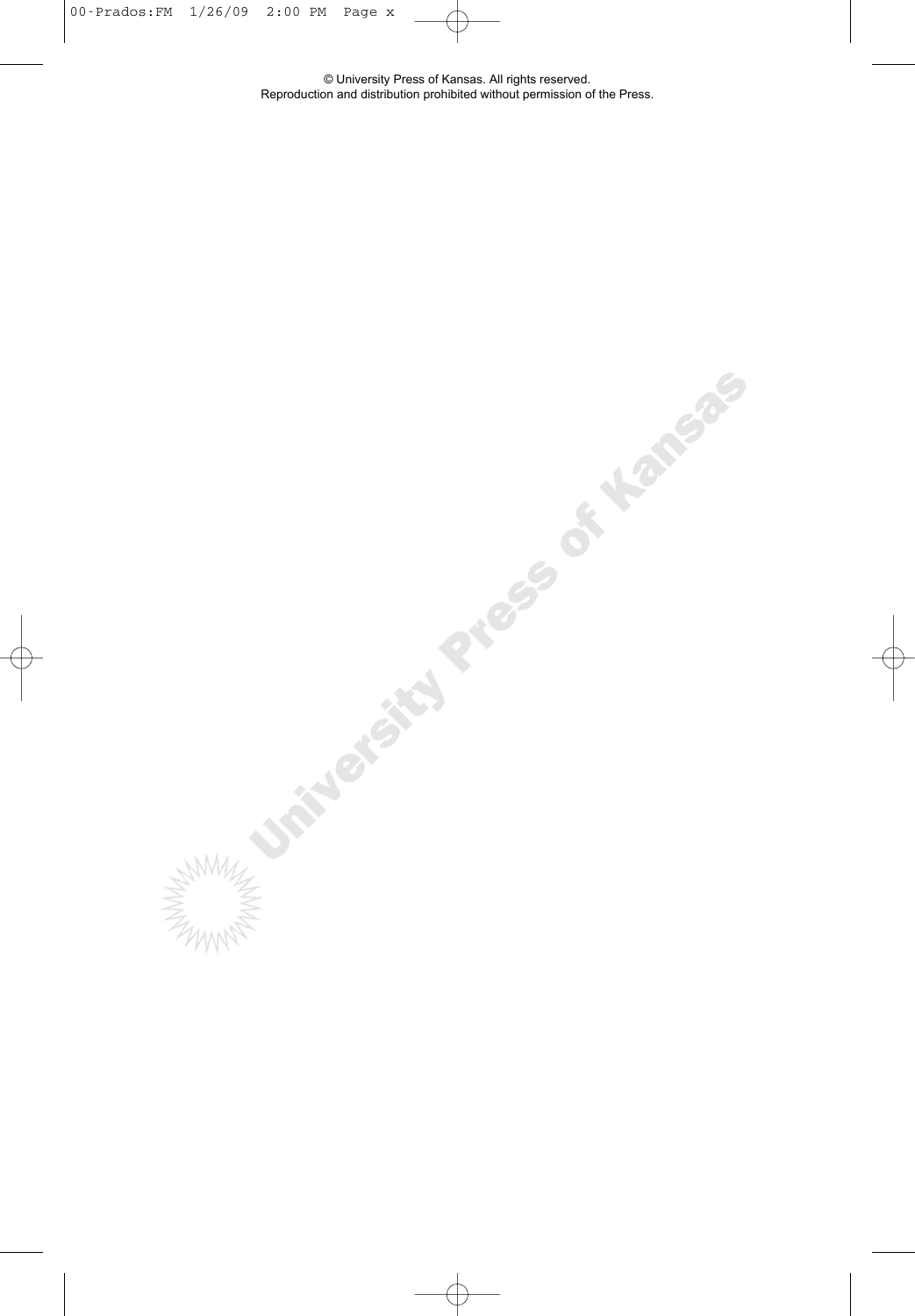# **Preface**

After spending years asserting that there was no similarity between Iraq and Vietnam, in August 2007 President George W. Bush switched and began using analogy to Vietnam to explain why the Iraq war needed to be continued. Bush did this without any deep reflection and without taking into account the fact that the Vietnam war is still disputed historical terrain. Never mind the conflations and mischaracterizations of this president's presentation of the past. The fact that he called up Vietnam as justification raises its own questions about the role of that conflict as analogy and the realities behind the mythology that has grown around it. We understand that history unrolls as tragedy and repeats as farce. Vietnam was certainly a tragedy. The question that continues to permeate that conflict, accounting for much of the mythology, is whether it was all inevitable. Was Vietnam an unwinnable war? What does that make Iraq?

Although there have been survey histories of the Vietnam war in the past, current efforts to rely on that conflict as historical analogy for Iraq indicate the need for a fresh review. In addition, most existing accounts were written prior to the declassification of large swaths of records of presidents Richard M. Nixon and Gerald R. Ford, who led the United States during the later phases of the war; these records are especially important because allusions to success in Vietnam are based on that period. This is not to say that earlier events, some as early as the 1950s, were not crucial to the outcome, indicating the necessity for a new broad overview. Histories also pass lightly over certain actions that need to be placed in proper relation to the whole to fully appreciate the unfolding American experience in Vietnam. In particular, this account presents evidence that developments during the Eisenhower administration in 1954–1955 not only conditioned later events but also played a key role in the minds of central actors.

As will become evident, the core argument advanced here is that, whatever the intentions and aims of American leaders, the United States acted within a context defined along political, military, foreign policy, social, and economic dimensions—in effect, an "envelope"—and that envelope narrowed over time due to developments in all those fields. The narrative shows how and why the range of potential choices constricted, as well as which choices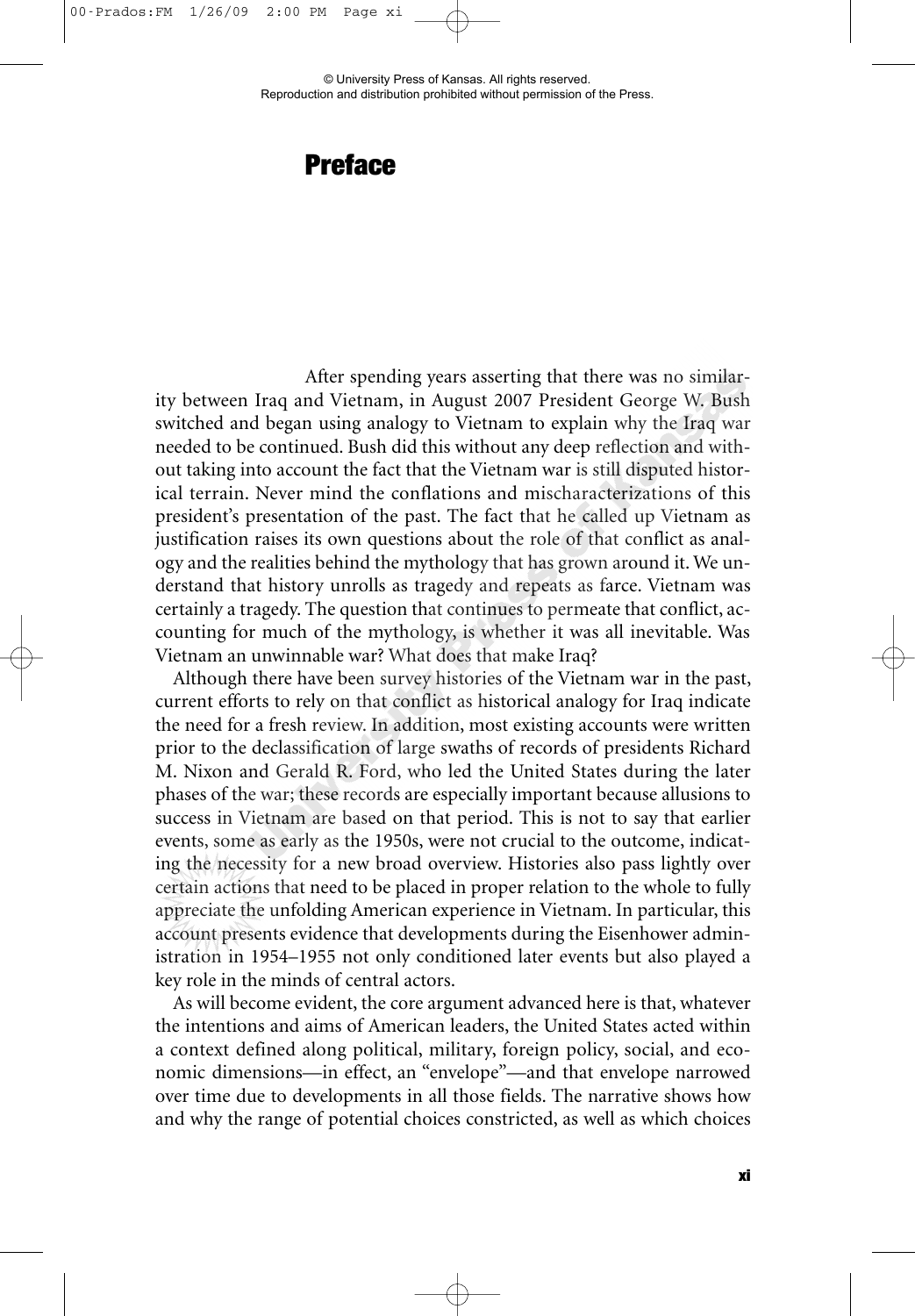# **xii Preface**

were influenced by individual agency, ambition, and misunderstanding of the war's reality or, as the Soviets used to say, the true "correlation of forces."

I believe the Vietnam war remains contested historical terrain in large part because observers have presented "atomized" views. Some write of the agonies of presidents facing crucial decisions at particular moments in time. These accounts emphasize short-range thinking. They frequently allude to long-range impact but still present only a limited slice of the relevant history. Others approach the war as simple military conflict and write of campaigns and battles. With a few exceptions, Americans won all the battles. So how did the United States lose the war? A few accounts combine a battle with a view of the home front, but again, the scope is restricted. Others approach the issue as a technical problem of military doctrine and argue that better strategy and tactics could have led to a different outcome. Some try to explain defeat by focusing on North Vietnam, usually depicted as a warrior state thrusting across international borders and invading the territory of those the United States sought to support. Still others account for the outcome by writing of the American political movement that opposed the war, blaming that for the failure. Variants of that theme include implicating the media in the defeat for not reporting positive news about the war, or charging Congress with running away from its responsibilities and not allocating the necessary funds. What all these visions of Vietnam have in common is that they consider only pieces of the puzzle, extrapolating general conclusions from very narrow bases of evidence. They are atomized views.

There is also an elephant in the room of historical analysis on Vietnam, much as there is with Iraq. That is the *American ally.* Discussions of the troop "surge" in Iraq mention but do not explain why U.S. military action has not been matched by indigenous political progress and then dismiss the subject. In much the same way, accounts of the Vietnam war speak of the Saigon government and its army and mention South Vietnamese aspects when unavoidable, usually the participation of its troops, but they make little serious attempt to understand the limitations of our ally. Nor do they say much about the southern resistance. In Iraq as in Vietnam, Americans substituted hope for the political development of the ally for real analysis of that ally's incentives and social realities. This deliberate donning of blinders inevitably distorts. In Iraq today, this feature contributes to an evolving tragedy. In looking back on Vietnam, it is a fault that led to inaccurate appreciation of the status of the conflict.

There is a third artificiality, at least in the historical debate over Vietnam. This, which may or may not turn out to be true of Iraq, resides in the castigation of the war's political opponents, in the notion that the forces in contention consist of right-thinking supporters of administration policy versus deluded or manipulated opposition elements. This stance prevents debate by preemptively defining the ideological terrain—those agreeing with govern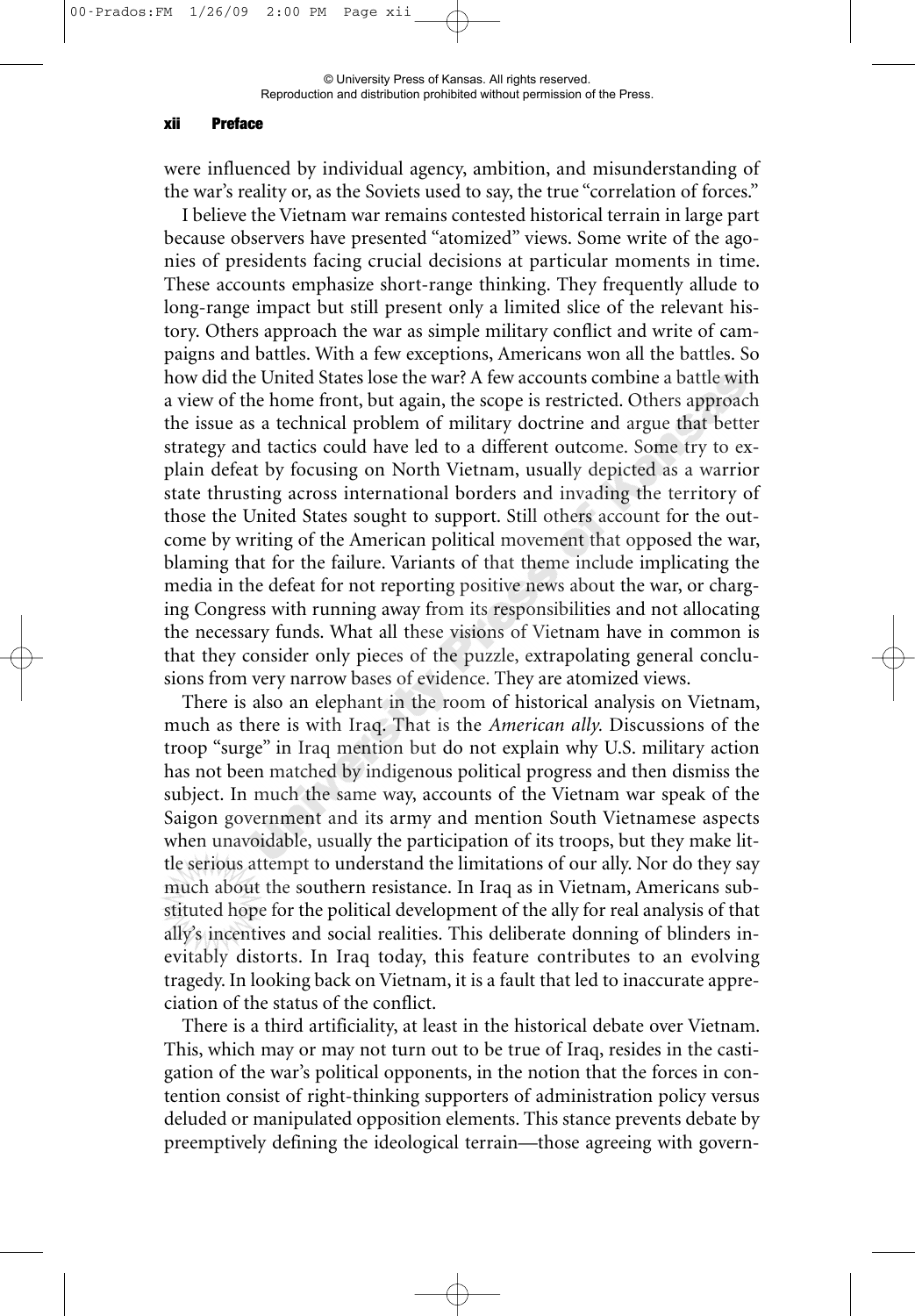ment policy in the right, the others in some darker place. It also fails to deal with public opinion as a dynamic factor. As a general proposition, opinion tends to follow the flag. Presidents make great headway by simply taking actions that the public rallies around until it learns or feels or knows that the president's course is misguided. In short, apart from the pro and con advocates, the bulk of the public undergoes some transformation that *turns* them against the war. Not recognizing or responding to such changes in itself creates inertia that becomes an obstacle to "progress."

For all these reasons, a fresh analysis of the Vietnam war is necessary. The atomization of the literature has impeded a full understanding. We have narratives of presidents making decisions in which either military or political considerations, or both, have only a backstage presence; they are treated as givens rather than as sets of dynamic forces or, worse, as merely something to mention. Then there are battle histories in which presidents and politics are barely noticed. Virtually all this literature ignores the South Vietnamese, whose struggle lay at the heart of the entire enterprise. And most of it treats the Vietnamese adversary, the Democratic Republic of Vietnam, as mere black box. Hanoi's allies pass with the lightest of touches. Finally, sources on the antiwar movement and various sectors of American society, apart from an initial spate of postwar writing that centered on who did what, when, and where, have been preoccupied with finding scapegoats for defeat. The diplomatic histories tend to focus on either the Johnson or the Nixon period. In contrast, this work aims to bring together the strands of the Vietnam story in a new overview, presenting developments on many fronts as they relate to each other as well as to the whole.

In describing this book to a number of people I have used the term *unified field theory.* By that I mean it attempts to weave an account of both action and context that includes all necessary elements. The theme of individual transformation is also embodied here. Ultimately it is difficult to understand how the mass of a society can adopt some view without seeing that process in action. The domestic politics of Vietnam is a vast canvas, but it is intrinsically necessary to understanding the war, both because of its inherent importance and because U.S. government attempts to counteract the antiwar movement complete the circle of policy and action. I show the roots of that Movement, describe how it evolved, and note significant protests and other events. High points are the focus because, much like the details of military campaigns, any attempt to present a comprehensive account of the welter of efforts would make this book unwieldy. A few stories will have to stand in both for protest and for combat—for the experiences of many. I apologize in advance to all those who feel that the events in which they participated are slighted here. Many argue that America's war in Vietnam proved to be the most socially divisive U.S. military engagement since the Civil War. In consonance with that, I have drawn many of the chapter titles from a famous Civil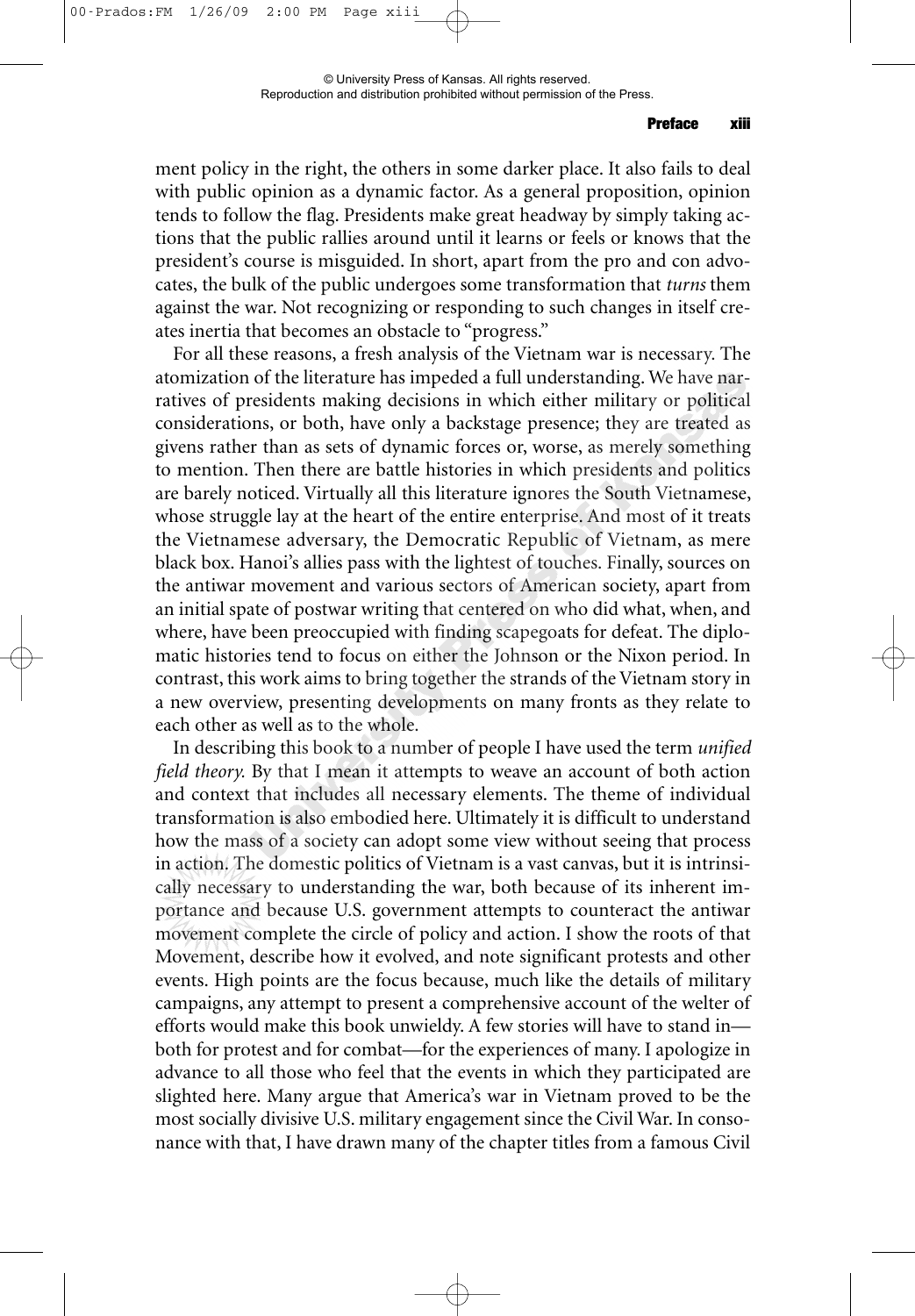### **xiv Preface**

War song whose lyrics eerily evoke various stages of the Vietnam experience: "The Battle Hymn of the Republic."

Individuals aggregate in groups. That transformation needs to be understood too. I chose to focus on one particular group: Vietnam Veterans Against the War (VVAW). This group played a central role at several crucial moments, yet except for accounts that center on the organization itself, it has only a bit part in standard Movement histories. My narrative introduces new evidence of the extent to which the U.S. government initiated an explicit campaign to "get" VVAW, illustrating how the government played simultaneously on the war and antiwar boards. As a veterans' organization, VVAW also furnishes a natural link to another aspect of the narrative—how controversies over the war affected U.S. military forces themselves, ultimately leading back to the nation's ability to carry on a war in Southeast Asia.

The narrative explicitly puts South Vietnam back into the equation, following a number of aspects of Saigon's political, military, and economic development. This war was about the future of South Vietnam, and it is a matter of perplexity that matters Vietnamese receive such short shrift. There are exceptions regarding a few events, such as the coup that toppled Saigon leader Ngo Dinh Diem, and some accounts pay greater attention overall— Stanley Karnow's *Vietnam* is one—but those histories tend to be essentially descriptive. They do not tease out the set of themes that show the dynamics at work. This book does exactly that. It is part narrative history, part interpretive, and it aims to demonstrate why what began as a mote in the eye ended up nearly consuming a great nation.

In addition to South Vietnam, I present material on North Vietnam, China, Russia, and Western Europe in their relation to the Vietnam war. A conscious effort has been made to bring new evidence to bear on the North Vietnamese side. Space precludes this book from being as much of an international history as I would have liked, particularly with regard to the activities of some actors in the Johnson administration's peace feelers and the influence of protest movements in many European lands, but these do receive some attention.

It is also true that existing overviews fail to take into account important bodies of data. In addition to the declassification issue, virtually all the existing survey histories appeared before the availability of White House tapes of five presidents who led the nation during Vietnam, most importantly John F. Kennedy, Lyndon B. Johnson, and Richard M. Nixon. Material such as intelligence records and official histories—including important ones from the Central Intelligence Agency and National Security Agency (which only began to appear in 2006–2008), but military service ones as well—has largely been ignored in previous accounts. And Vietnamese sources from both the South and the North have been notably underutilized, along with a plethora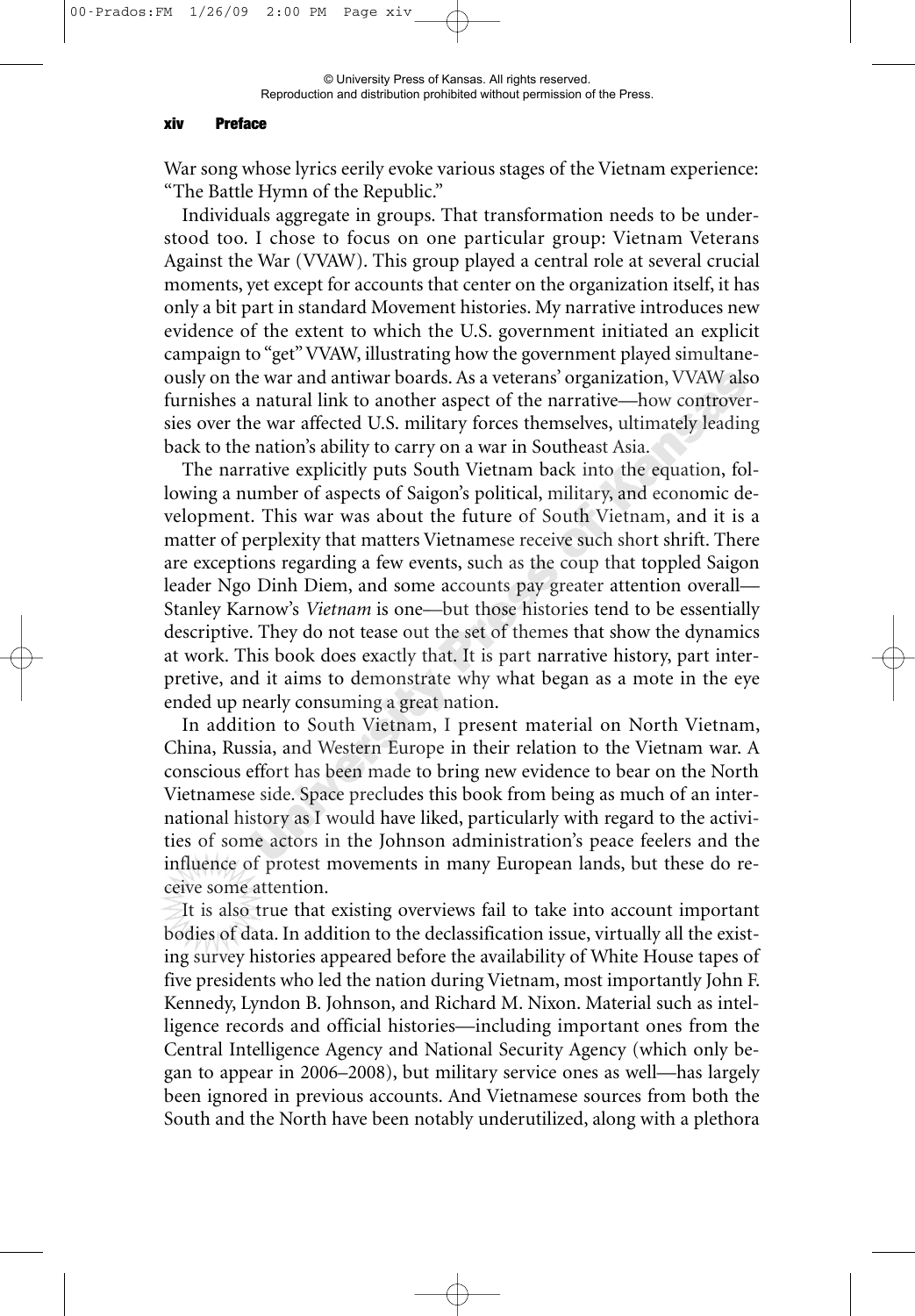of other material. Incorporating this knowledge is another reason why a fresh overview history is necessary.

As for chronology, my view is that the parameters that set the framework for the war—not so much determining events as establishing the boundaries of the permissible (i.e., the envelope)—were progressively laid down from 1945 to 1955. For that reason, the narrative begins with the end of World War II, treats certain 1954–1955 events in some detail, and follows the American war through to its end. Events during the Johnson and Nixon presidencies are covered in the greatest depth, but other periods are not ignored. I do take advantage of the existing literature; thus, certain events and characters that have been covered in extensive detail elsewhere are treated more briefly. Even for well-known events, however, an effort has been made here to show neglected aspects. Fresh material appears on virtually every facet of the Vietnam war. Most important, this is among the first works to cover the Nixon period based on the emerging documentary record rather than people's impressionistic recollections, and considerable detail is devoted to that era.

This study is based on extensive research, including documentary research in every period covered plus interviews with a wide assortment of the characters involved on every side and at every level. I know, interviewed, participated in conferences with, or have met national security advisers, National Security Council staff, diplomats, secretaries of defense, generals, battalion commanders, grunts, airmen, intelligence officers, and antiwar movement figures; South Vietnamese leaders, generals, soldiers, airmen, and resistance fighters; North Vietnamese diplomats, generals, soldiers, and historians; Australian officers and historians, Canadian and British diplomats, and more.

I am aware of and have used the huge literature on the Vietnam war. There are a variety of historical debates on certain aspects of the war, such as whether Kennedy would have gotten the United States out of Vietnam and what was achieved by the Christmas Bombing of Hanoi, to cite just two examples. Again, these issues are not well developed in the older survey histories. I comment on these debates and on some of the studies that champion them, working the evolving debate into an overview account for the first time. Such discussions are intended to advance the historiography of the war, contributing to the comprehensiveness of this narrative. Ultimately I side with those who consider Vietnam an unwinnable war. I came to that view early, but extensive research and deep analysis confirm that impression.

> *John Prados* Washington, DC September 2007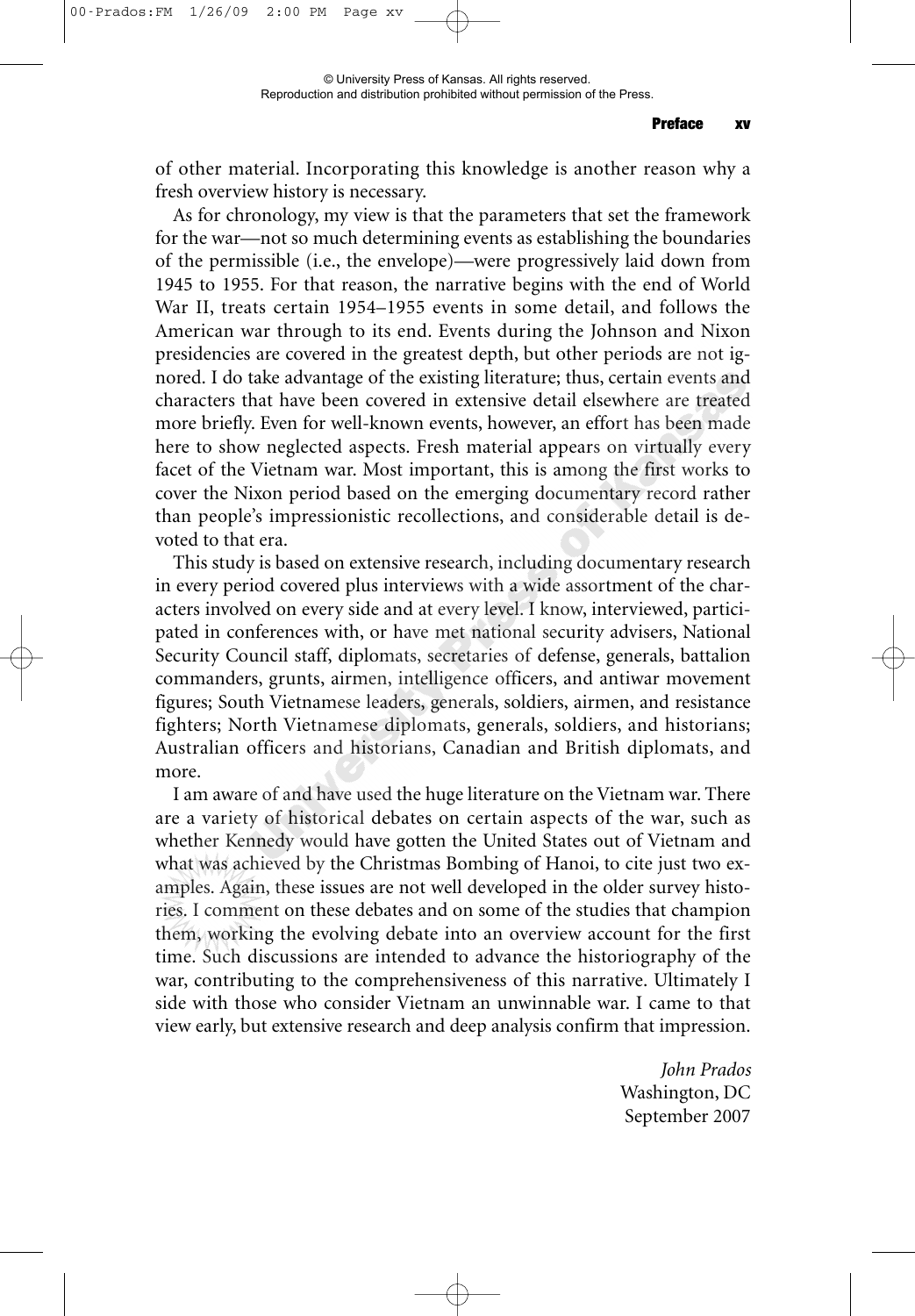© University Press of Kansas. All rights reserved. Reproduction and distribution prohibited without permission of the Press.

**SURVEY MANUFACTURE OF HEADS**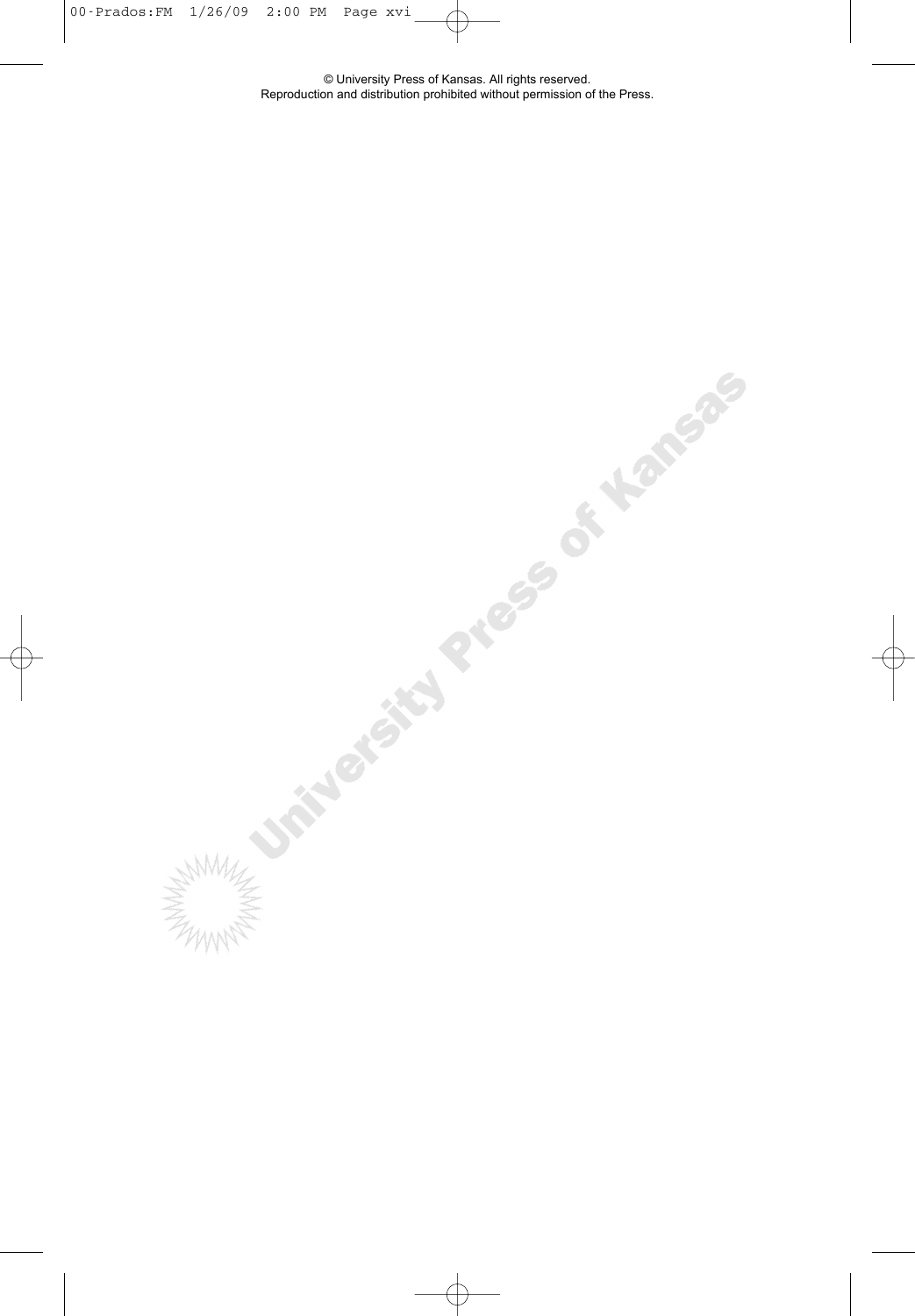# **Acknowledgments**

Let me begin by acknowledging the example of George McTurnin Kahin, who died eight years ago. Kahin inspired many as the very model of the engaged scholar. Though his field was Indonesia, Kahin remained alert to the wider problems of Southeast Asia and quickly perceived that America's Vietnam war was both a tragedy and a blunder. America's involvement disturbed Kahin so profoundly that he immediately began to delve into these matters and by 1965 was already prepared to stand against the tide of intervention. That year Kahin appeared at a large national teachin on Vietnam, the one McGeorge Bundy skipped because Lyndon Johnson threatened to fire him. Kahin also spoke against the war in congressional testimony beginning that year. With scholar John Lewis, Kahin published *The United States in Vietnam* in 1967, a work that influenced me and no doubt others. I first met him at Cornell in 1970, where his lack of pretension impressed, and his gracious help to an undergraduate from another school enabled me to raise my own Indochina research to a new level.

Kahin also became an exemplar in the use of declassification to open up the secret record of U.S. history. In the late 1970s and early 1980s, with the release of classified records on Vietnam still at a very early stage, Kahin used the Freedom of Information Act to demand that the State Department simply release all its documents on that matter. The several thousand documents he received formed the basis for his 1986 book *Intervention: How America Became Involved in Vietnam,* which illuminated Lyndon Johnson's 1965 troop decision in a depth never before achieved. All scholars should strive for the integrity and dedication that marked George Kahin and his works on Indonesia as well as Vietnam.

For the present book I am indebted to many, starting with the gracious staffs of the following libraries: Columbia University, the Forty-second Street Library of the New York Public Library, the Library of Congress, the University of California–Berkeley, Texas Tech University, New York University, George Washington University, the Echols Collection of Cornell University, and the Wheaton Regional Library of the Montgomery County Public Library. I received invaluable assistance from archivists at the National Archives and Records Administration (NARA); the presidential libraries of Harry S. Truman, Dwight D. Eisenhower, Lyndon B. Johnson, and Gerald R.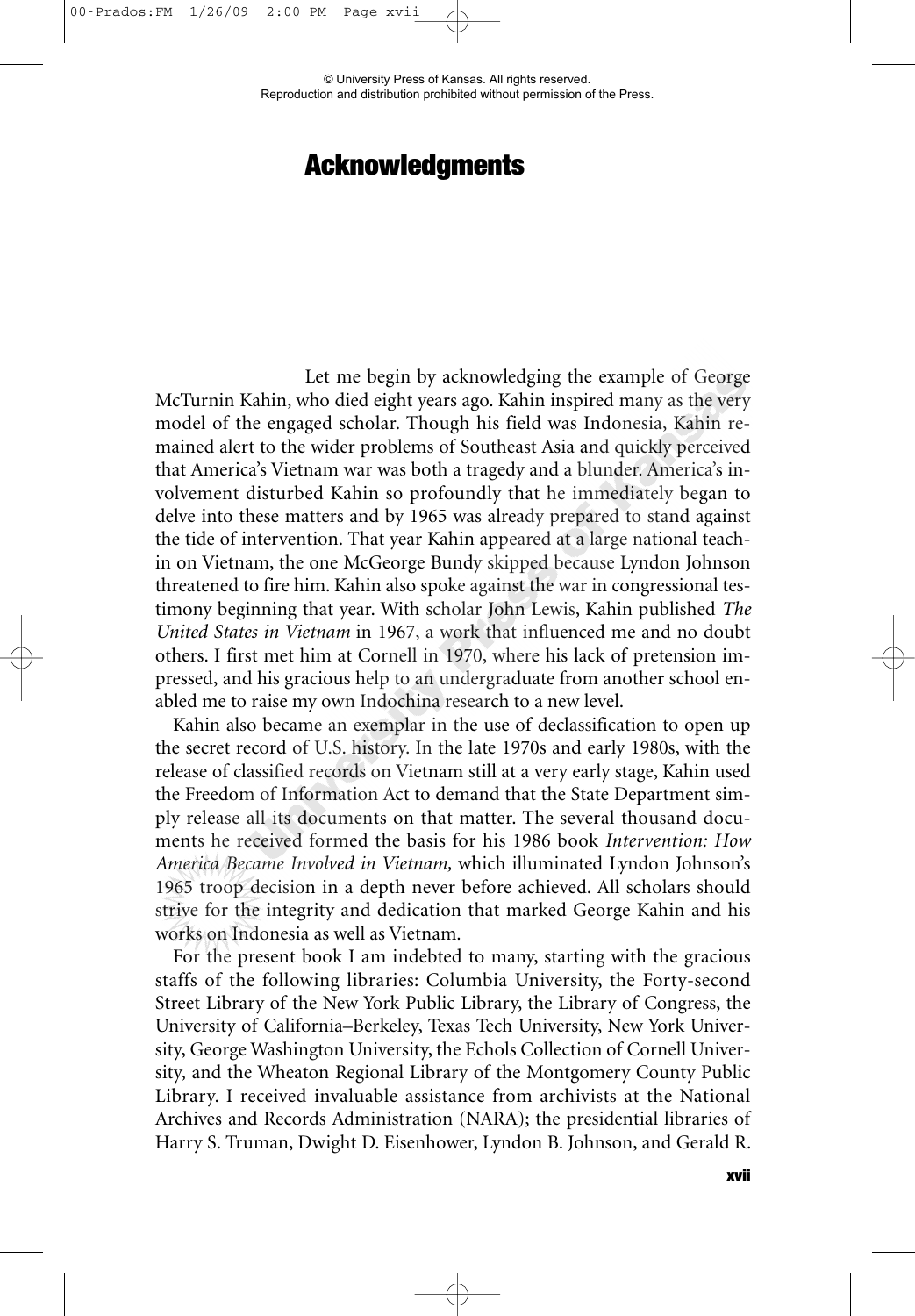## **xviii Acknowledgments**

Ford and the Nixon Library Project (both when it was located in a warehouse in northern Virginia and at NARA); and the special collections of the Columbia University Oral History Project, the Library of Congress, the U.S. Army Military History Institute, the University of California–Berkeley, and the Vietnam Center of Texas Tech University. Let me add special thanks to Herbert Pankratz of the Eisenhower Library; Suzanne Forbes and Maura Porter of the Kennedy Library; David C. Humphrey, Nancy Smith, Regina Greenwell, John Wilson, Linda Seelke, and Ted Gittinger of the Johnson Library; Karen Holzhausen and Donna Lehman of the Ford Library; John Taylor of NARA; Richard J. Sommers, John Slonacker, and Pamela Cheney of the U.S. Army Military History Institute; and Steve Maxner, James Ginther, and Ronald Frankum of the Vietnam Center. Some of these persons have gone on to greater things and continue to contribute to American scholarship in valuable ways. I regret to say that John Taylor, an indefatigable font of archival wisdom and a friend, passed away even as I worked on this book. I had been looking forward to presenting him with a copy.

I also want to make special mention of Lewis B. Sorley. Although he did not help me specifically, Colonel Sorley contributed directly to this book and to all future Vietnam scholarship with his painstaking transcriptions of the MACV staff meeting tapes, which are cited liberally in the part of this narrative covering the Nixon years. I ran into Sorley at the Army's Military History Institute while he was engaged in this undertaking, and through my own work with presidential tapes, I am aware of the difficulties of transcription, which are enormous. Thank you. Though our interpretations of the war differ, Sorley is a good friend and has been a fun debating partner on numerous occasions.

For affording me access to their papers, I thank Larry Berman, Daniel Ellsberg, Milton K. Leitenberg, and Douglas Valentine. Ray W. Stubbe graciously provided me with translations of Vietnamese materials on the battle of Khe Sanh. Special thanks are also owed to Merle Pribbenow, who furnished me with some of his extensive translations from the Vietnamese. For specific documents important to this inquiry, I thank William Burr. I am grateful to James Dingeman for providing me with dissertations not encountered elsewhere. I also want to thank Kai Pantin, who helped with printing some of the materials I could not access otherwise, and especially Mary Curry, who actually produced the manuscript text at a critical stage when my computer malfunctioned. For answering questions great and small I thank Gar Alperowitz, James Blight, Robert K. Brigham, McGeorge Bundy, Robert Buzzanco, John M. Carland, Timothy M. Castle, Graham Cosmas, Gloria Emerson, Gerald K. Haines, David Halberstam, William Hammond, George Herring, Melvin Laird, Janet Lang, Theodore Mataxis, Robert S. McNamara, Douglas Pike, James R. Reckner, Marilyn Young, and Howard Zinn. Several of these individuals have since passed away, and I regret their loss.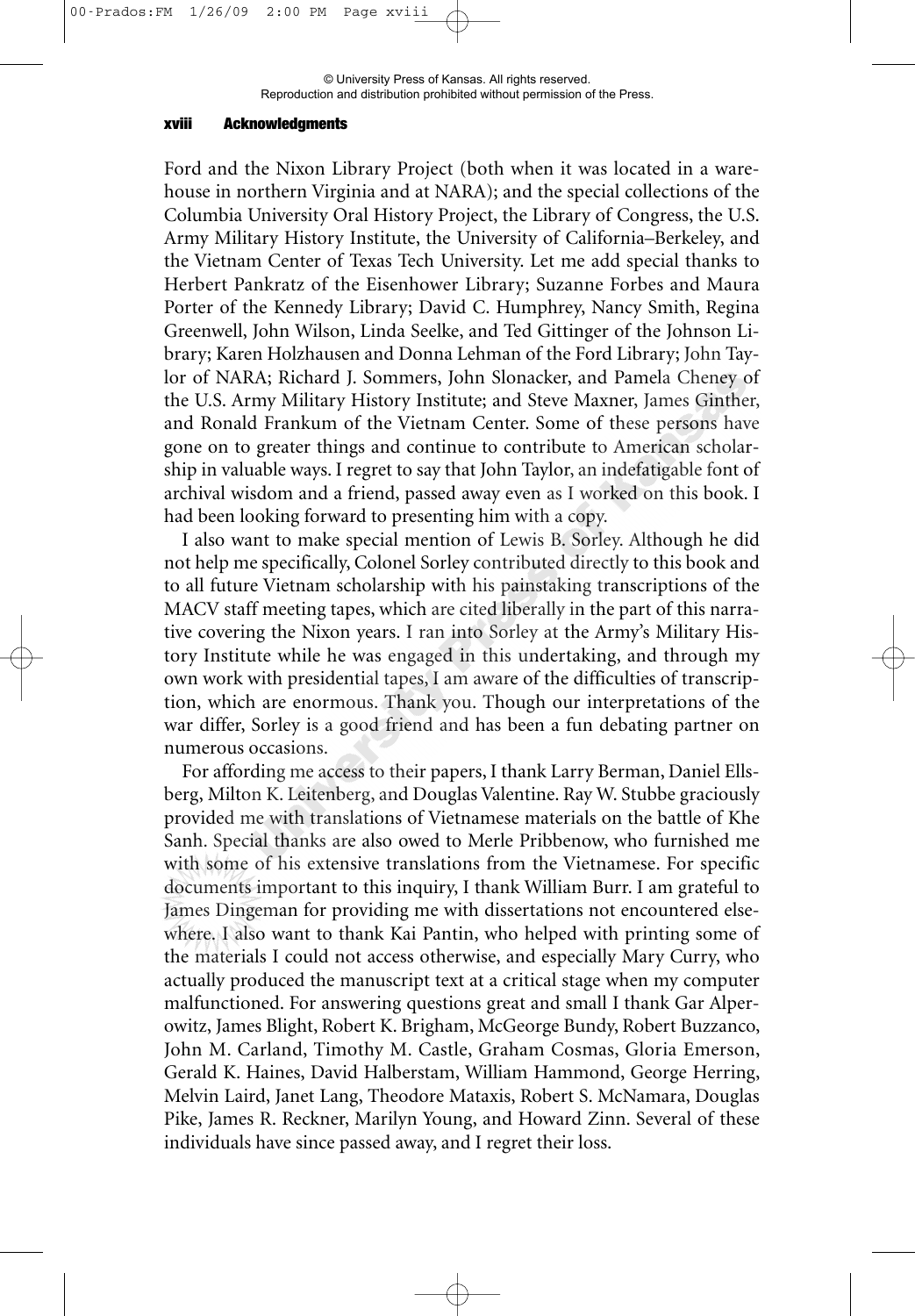Colleagues Jeffrey Kimball and Melvin Small read and commented on the manuscript. They helped me sharpen many of the points made here. My companion Ellen Pinzur not only read and commented on the manuscript but also edited it and helped with innumerable questions of fact and language. I stand in great debt to them all. Editor Michael Briggs not only supported this project throughout but also afforded me the time necessary to attend to the myriad tasks required to finish the work—a special thanks. Separately and together, all these persons contributed a great deal to this book. The omissions or errors herein are solely my own.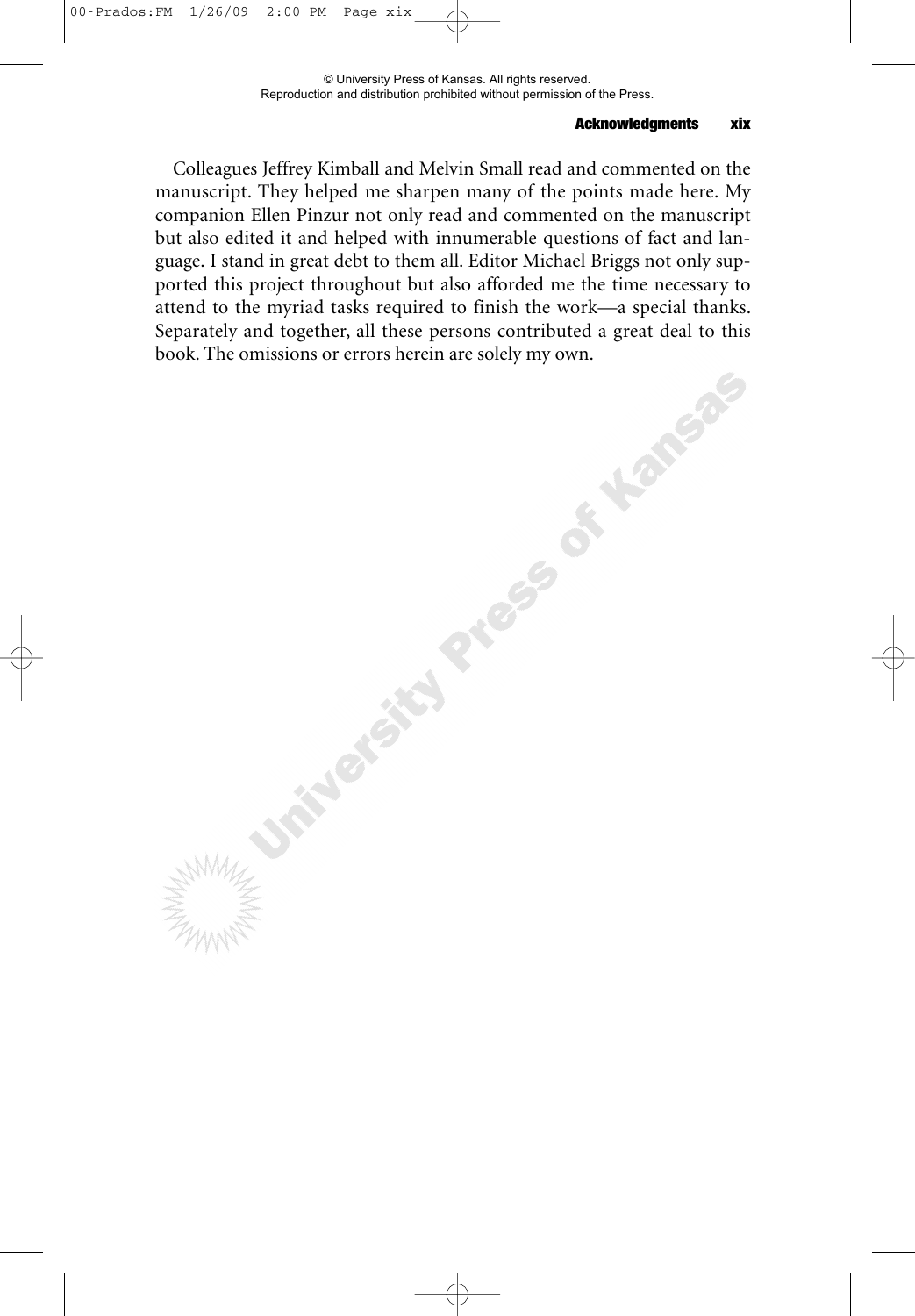© University Press of Kansas. All rights reserved. Reproduction and distribution prohibited without permission of the Press.

**SURVEY MANUFACTURE OF HEADS**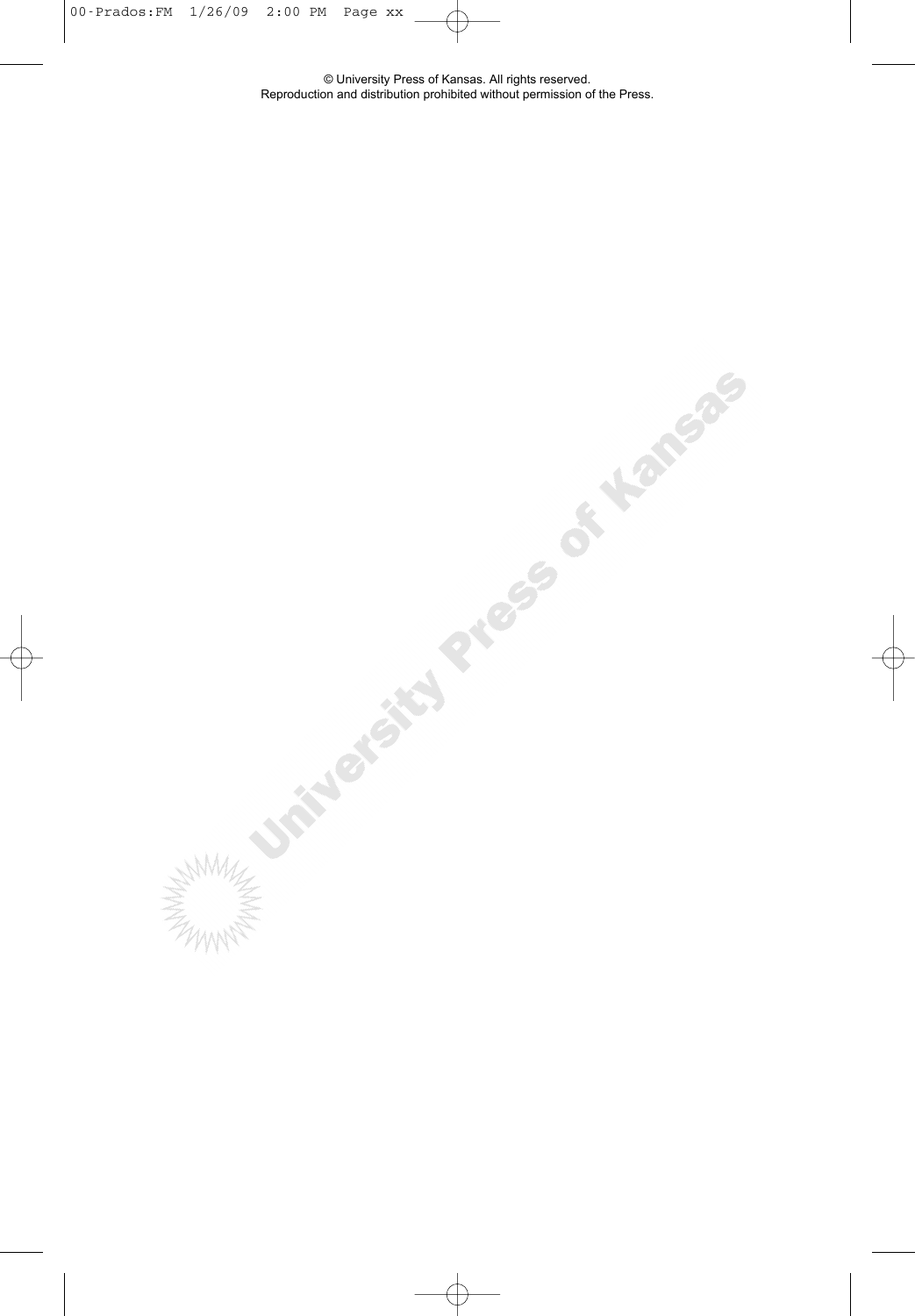# **A Note to the Reader**

Given the bitterness that surrounds American memories of the Vietnam war and the broadness of my inquiry in this book, I believe some personal perspective might be helpful. Think of it as full disclosure. To the degree that I have any reputation, it is probably that of an engaged leftist intellectual. But it was in fact Vietnam that brought me here. Surprising as it may sound, as a boy I wanted nothing more than to be a soldier—and not just any soldier, either. I wanted to be the one who understood, the leader who was also a sage, perhaps to shepherd the Army into an age of conflict at any level of violence. John F. Kennedy's ascension to the presidency thrilled me, his inaugural speech suggested we shared a vision, and his call to service against any foe seemed just right. About the time of the movie *The Longest Day* (1962), I decided that General Maxwell D. Taylor, the World War II paratrooper, military adviser to Kennedy in the White House, and then chairman of the Joint Chiefs of Staff, was my model for the kind of officer I wanted to be.

It would not be accurate to say I was an Army brat or that mine was a military family, but it would not be far from true. My father was an Army officer in World War II and Korea. He remained active in the Reserves until retirement. My maternal grandfather was Army too. He fought Aguinaldo in the Philippines and served on the Western Front in the Great War, earning a battlefield commission. My parents met in Leavenworth, Kansas. Grandfather never talked about his wartime experiences and never claimed to have been an officer, but the endless hours I spent playing around the pool at the Fort Leavenworth Officers' Club as a visiting youth carried evident meaning. I played at soldiers, collected armies of toy figurines, built models of military equipment and warships, consumed military histories, and dreamed of going to West Point. I tried to understand the process of combat and taught myself to design and create war games, the kind of board strategy games that still excite the interest of hobbyists across America. Vietnam changed that.

By the early 1960s my father, stymied on Army promotions, had gone into sports journalism. The family moved to San Juan, Puerto Rico, where my father had been hired as the first manager for the city's Hiram Bithorn Stadium, a site for Winter League baseball and a lot more besides. It was from San Juan that I watched my country march into the Vietnam war, something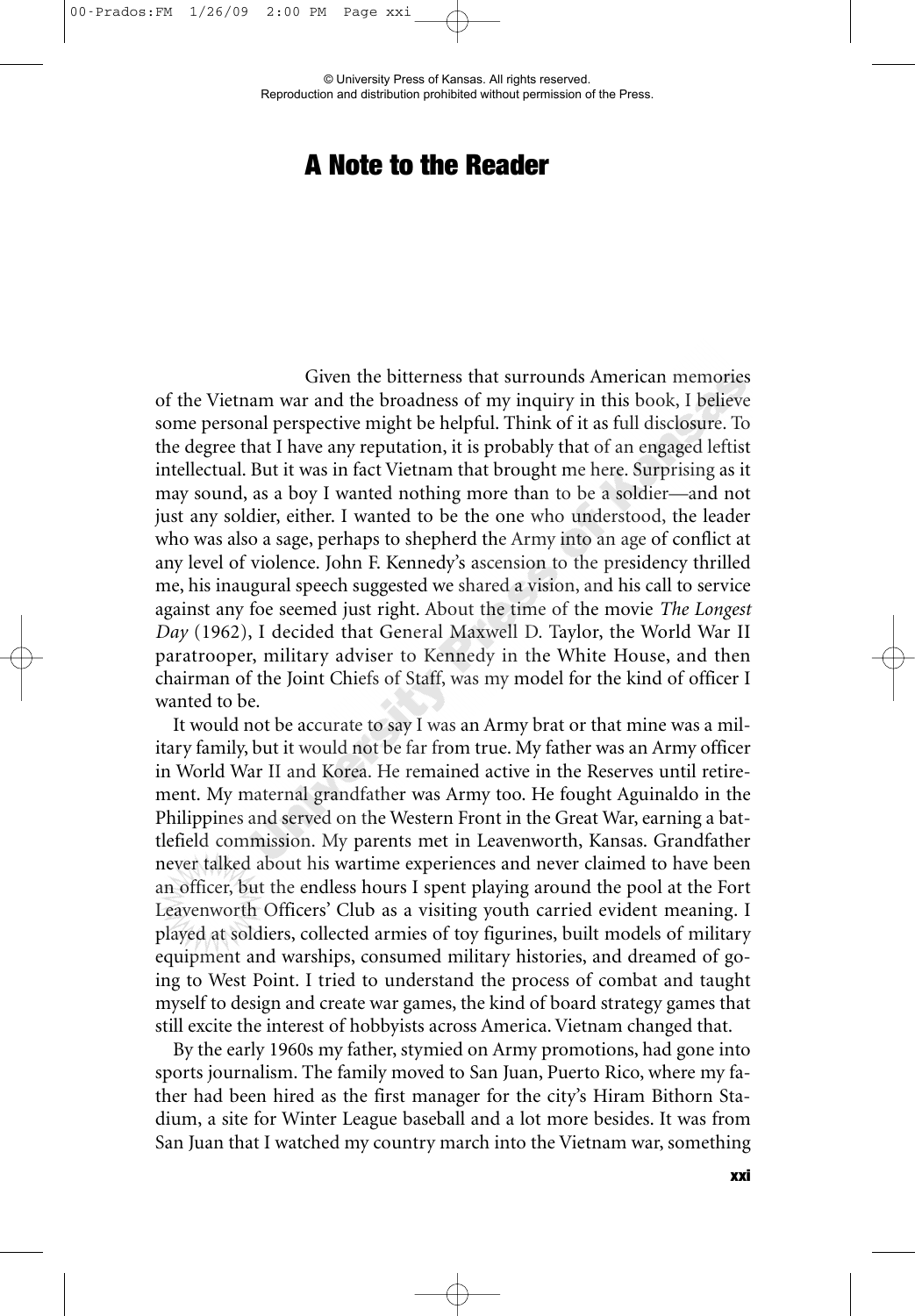# **xxii A Note to the Reader**

that greatly interested me as an Army wannabe. Coming of political consciousness, I agreed with President Kennedy's policies, thrilled at the exploits of Army heroes such as Captain Roger Donlon at the Nam Dong Special Forces camp in 1965, and thought the enemy would get their due when President Johnson decided to commit American ground forces to South Vietnam. Expecting to serve, I set out to learn everything I could about Vietnam, which was difficult in San Juan because of the limited English-language media and the poor libraries. Nevertheless I plunged into the effort and began by studying the French in Indochina, the immediate antecedents to Americans in Vietnam. I discovered that events in Southeast Asia were a great deal more complex than I had imagined. But my basic stance was the same.

It was actually the 1965 U.S. intervention in the Dominican Republic that first knocked a chink in my ideological armor. San Juan, only a couple of hundred miles away, was a very good platform to witness that event, and it became evident that U.S. moves there belied the aims enunciated by the White House. That raised questions for me, which gradually deepened as I read weekly newsmagazines about the progress in Vietnam, only to see war maps that showed essentially the same situation over a period of three years. Meanwhile, I saw the civil rights protesters as righteous but rejected Vietnam dissenters as wrong—until the Tet offensive. The Johnson administration's claims of approaching victory, capped by the spectacle of a countrywide North Vietnamese offensive, were so disconcerting that I began to question all I thought I knew. Tet was followed in rapid sequence by Johnson's withdrawal from the presidential race, the assassinations of the Reverend Martin Luther King Jr. and Robert F. Kennedy, and a violent eruption at the Democratic National Convention in Chicago. In truth, 1968 was a stunning year.

It was also the year that I began to line up the requisite support for an application to West Point. My father had plentiful and sufficient contacts to sustain such a candidacy. But I had begun to doubt American motives, though I had not joined the ranks of dissenters. Nevertheless, something was not right in the progression from France to America in Vietnam. Those doubts led to some discomfort within my family and to arguments with and estrangement from my father, who supported the war. I gave up the goal of an Army career and the idea of going to the U.S. Military Academy. As I started my senior year in high school I applied to and was accepted at Columbia College, where I originally intended to pursue my studies of French Indochina. There. My cards are on the table. I know that transformation was at the heart of the growth of American opposition to the war in Vietnam because it happened to me.

At an early stage in this project, my editors asked me to write of my own experiences as part of a more limited study focusing on the antiwar movement. I assembled such a narrative. Because that experience is directly rele-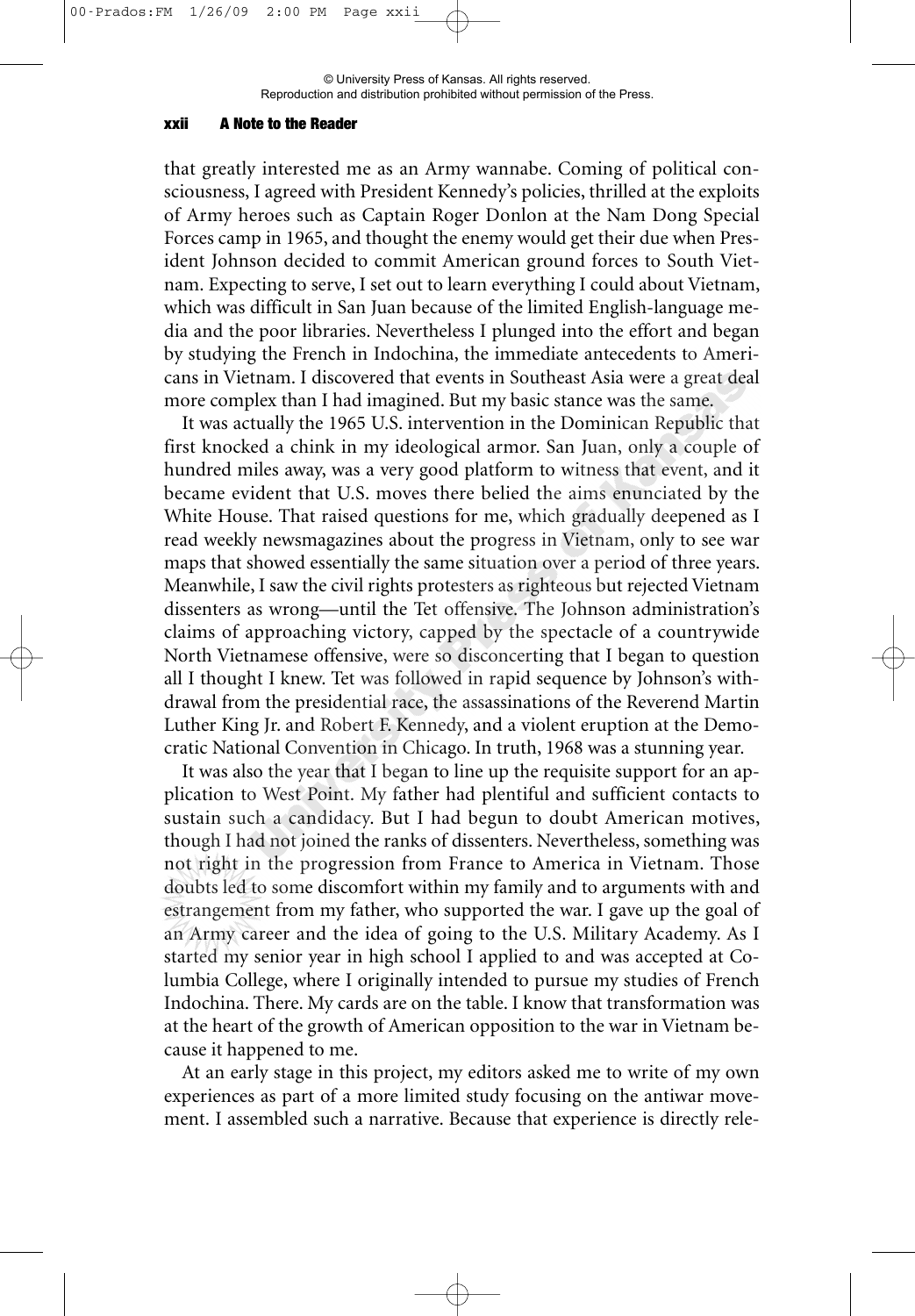vant to the theme I develop here—the narrowing envelope for American leaders in Vietnam—I have retained portions of that material and present it later in the book. These passages, which are distinguished in the text by being set in italic, illustrate how the Vietnam war affected individual Americans.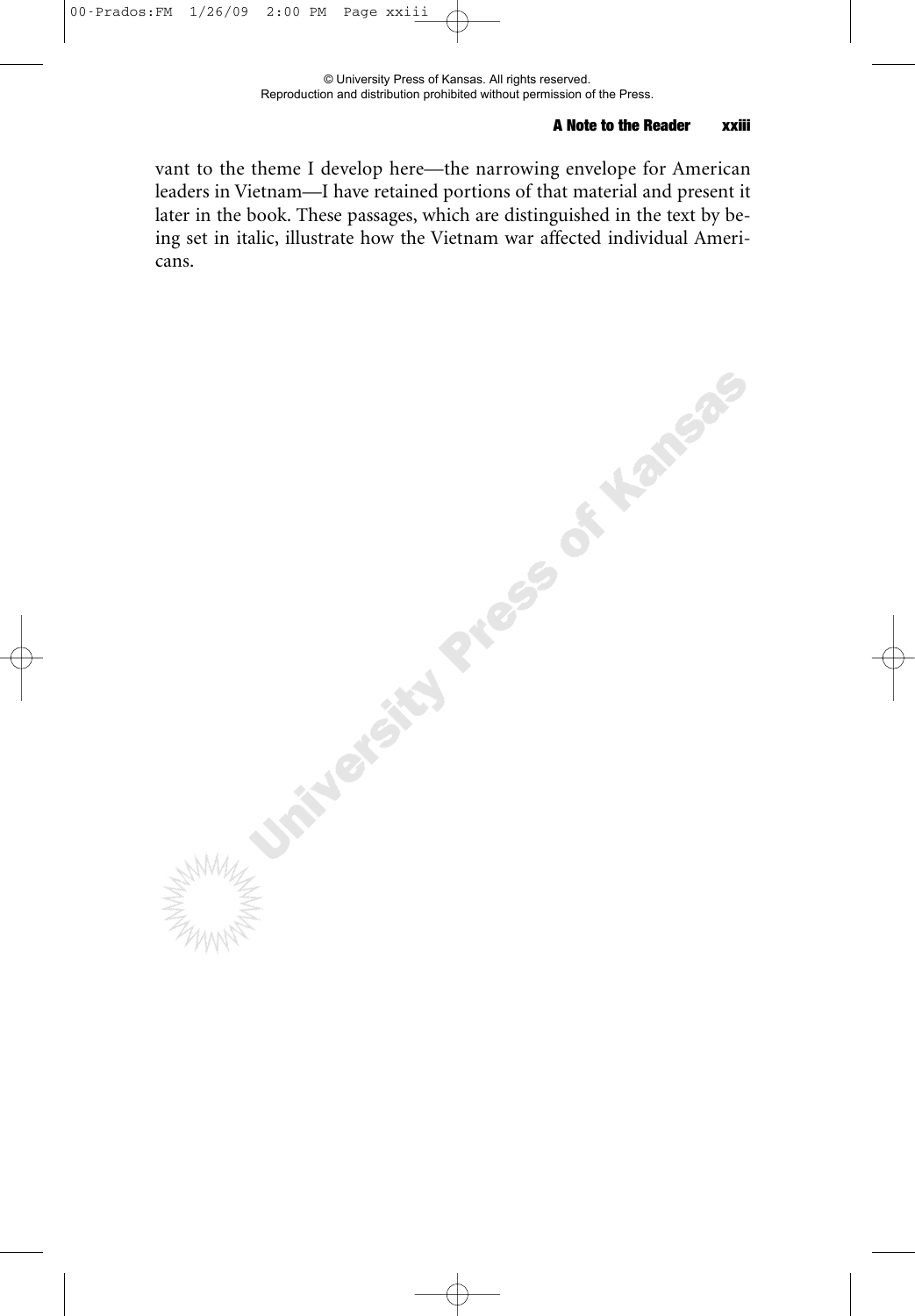© University Press of Kansas. All rights reserved. Reproduction and distribution prohibited without permission of the Press.

**SURVEY MANUFACTURE OF HEADS**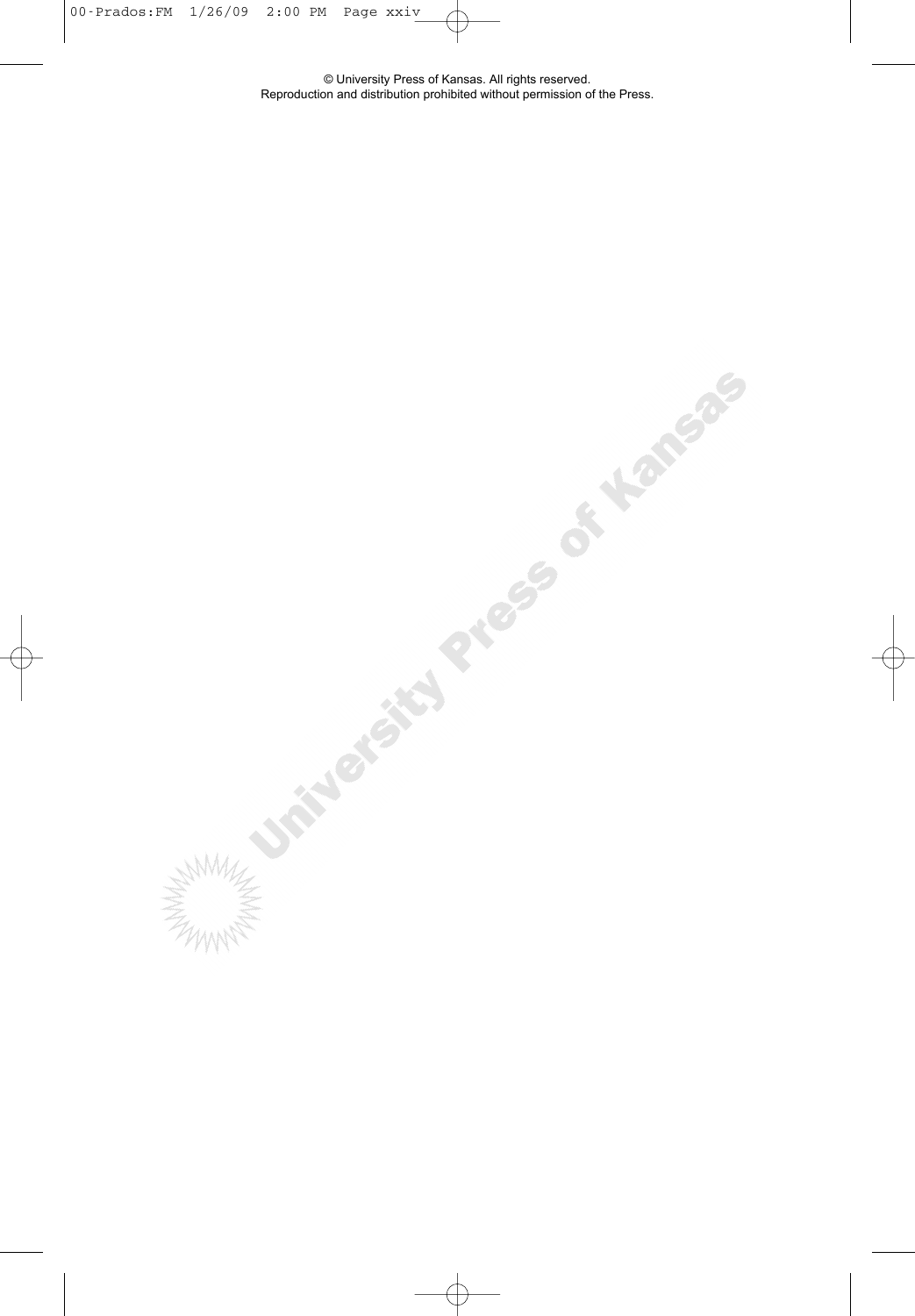# **Acronyms**

| <b>AFSC</b>       | American Friends Service Committee                                  |
|-------------------|---------------------------------------------------------------------|
| <b>AFV</b>        | American Friends of Vietnam                                         |
| <b>ANZUS</b>      | Australia, New Zealand-United States (Treaty)                       |
| <b>APC</b>        | armored personnel carrier                                           |
| <b>ARVN</b>       | Army of the Republic of Vietnam                                     |
| <b>ASA</b>        | Army Security Service                                               |
| <b>AWOL</b>       | absent without leave                                                |
| <b>CALCAV</b>     | Clergy and Laity Concerned about Vietnam                            |
| <b>CCI</b>        | Citizens Commission of Inquiry                                      |
| <b>CDEC</b>       | <b>Combined Documents Exploitation Center</b>                       |
| <b>CIA</b>        | Central Intelligence Agency                                         |
| <b>CICV</b>       | Combined Intelligence Center Vietnam                                |
| <b>CIDG</b>       | Civilian Irregular Defense Group                                    |
| <b>CINCPAC</b>    | Commander in Chief Pacific                                          |
| CO                | conscientious objector                                              |
| <b>COINTELPRO</b> | Counterintelligence Program                                         |
| <b>CORDS</b>      | Civil Operations and Rural Development Support                      |
| <b>COSVN</b>      | Central Office for South Vietnam                                    |
| <b>CREEP</b>      | Committee to Re-elect the President                                 |
| DAO               | Defense Attaché Office                                              |
| DAR               | Daughters of the American Revolution                                |
| D4M               | December 4th Movement                                               |
| <b>DIA</b>        | Defense Intelligence Agency                                         |
| <b>DMZ</b>        | Demilitarized Zone                                                  |
| <b>DRV</b>        | Democratic Republic of Vietnam                                      |
| FBI               | Federal Bureau of Investigation                                     |
| <b>FDR</b>        | Franklin Delano Roosevelt                                           |
| <b>FLM</b>        | Front for the Liberation of the Montagnards                         |
| <b>FOIA</b>       | Freedom of Information Act                                          |
| <b>FULRO</b>      | Front Unifie de Lutte des Races Oprimees                            |
| <b>FWF</b>        | Free World Forces                                                   |
| GI                | government issue (term for a soldier, in use since World<br>War II) |
| H&I               | harassment and interdiction (an artillery tactic)                   |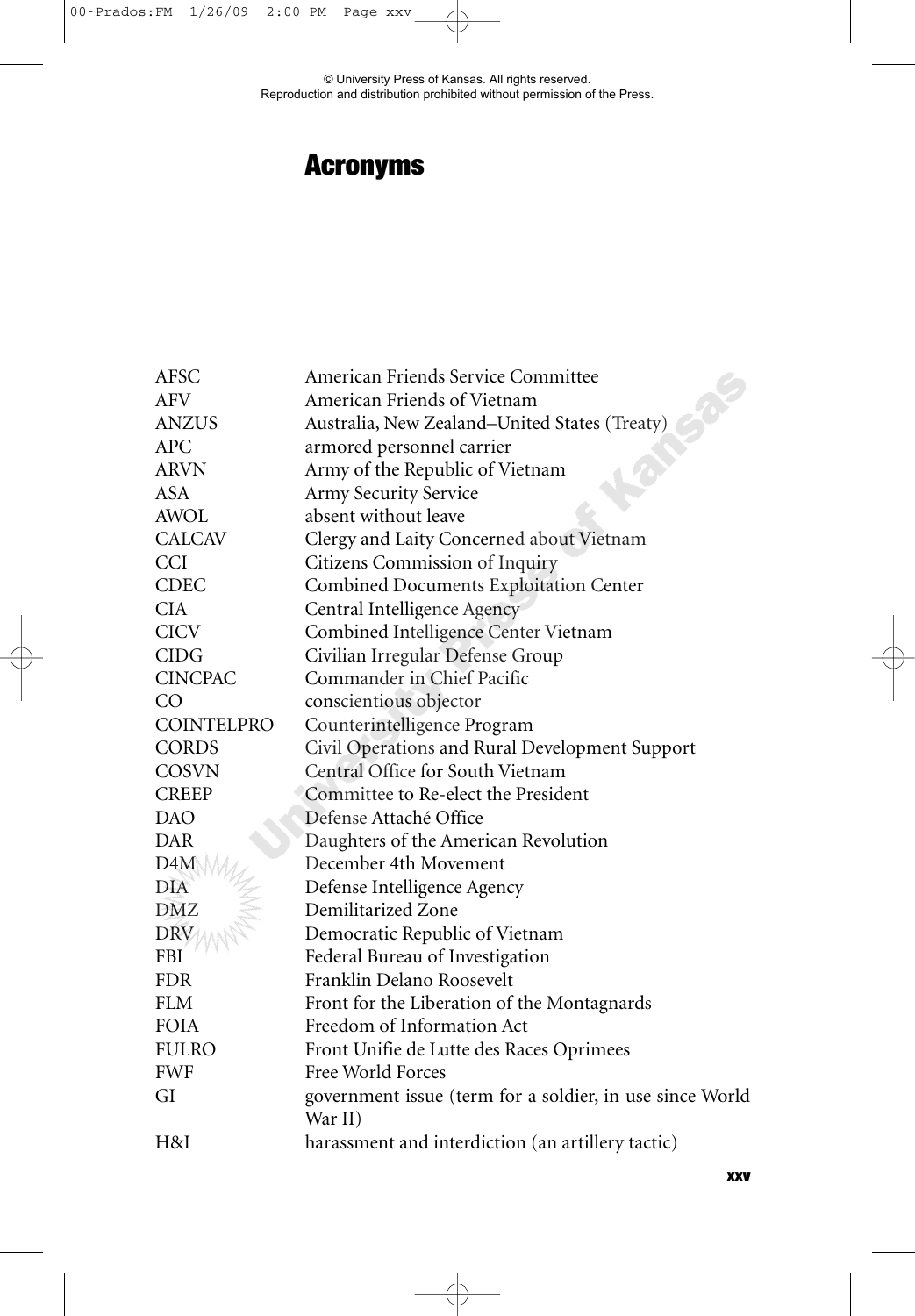| <b>Acronyms</b><br>xxvi |                                                            |
|-------------------------|------------------------------------------------------------|
| <b>HES</b>              | <b>Hamlet Evaluation Survey</b>                            |
| <b>HUAC</b>             | House Un-American Activities Committee                     |
| <b>ICCS</b>             | International Commission for Control and Supervision       |
| ID                      | identification                                             |
| <b>IDA</b>              | Institute for Defense Analyses                             |
| <b>INR</b>              | Bureau of Intelligence and Research (State Department)     |
| <b>IRS</b>              | Internal Revenue Service                                   |
| <b>ISA</b>              | International Security Affairs (unit of the defense secre- |
|                         | tary's office)                                             |
| <b>JCS</b>              | Joint Chiefs of Staff                                      |
| JGS                     | Joint General Staff                                        |
| JFK                     | John Fitzgerald Kennedy                                    |
| LBJ                     | Lyndon Baines Johnson                                      |
| LZ                      | landing zone                                               |
| <b>MAAG</b>             | Military Assistance Advisory Group                         |
| <b>MACSOG</b>           | MACV Studies and Observation Group                         |
| <b>MACV</b>             | Military Assistance Command Vietnam                        |
| <b>MAF</b>              | Marine Amphibious Force                                    |
| MIA                     | missing in action                                          |
| MP                      | military police                                            |
| <b>MSUG</b>             | Michigan State University Group                            |
| <b>NATO</b>             | North Atlantic Treaty Organization                         |
| <b>NCO</b>              | noncommissioned officer                                    |
| <b>NIE</b>              | National Intelligence Estimate                             |
| <b>NLF</b>              | National Liberation Front                                  |
| <b>NPAC</b>             | National Peace Action Coalition                            |
| <b>NSA</b>              | National Security Agency                                   |
| <b>NSAM</b>             | National Security Action Memorandum                        |
| <b>NSC</b>              | National Security Council                                  |
| <b>NSDM</b>             | National Security Decision Memorandum                      |
| NSG                     | Naval Security Group                                       |
| <b>NSSM</b>             | National Security Study Memorandum                         |
| <b>NYPD</b>             | New York Police Department                                 |
| <b>OPLAN</b>            | Operations Plan                                            |
| OSĎ                     | Office of the Secretary of Defense                         |
| <b>OSS</b>              | Office of Strategic Services                               |
| PF                      | Popular Forces                                             |
| <b>PLAF</b>             | People's Liberation Armed Forces                           |
| POL                     | petroleum, oil, and lubricant                              |
| POW                     | prisoner of war                                            |
| <b>PRC</b>              | People's Republic of China                                 |
| PRU                     | Provincial Reconnaissance Unit                             |
| <b>PSDF</b>             | People's Self-Defense Force                                |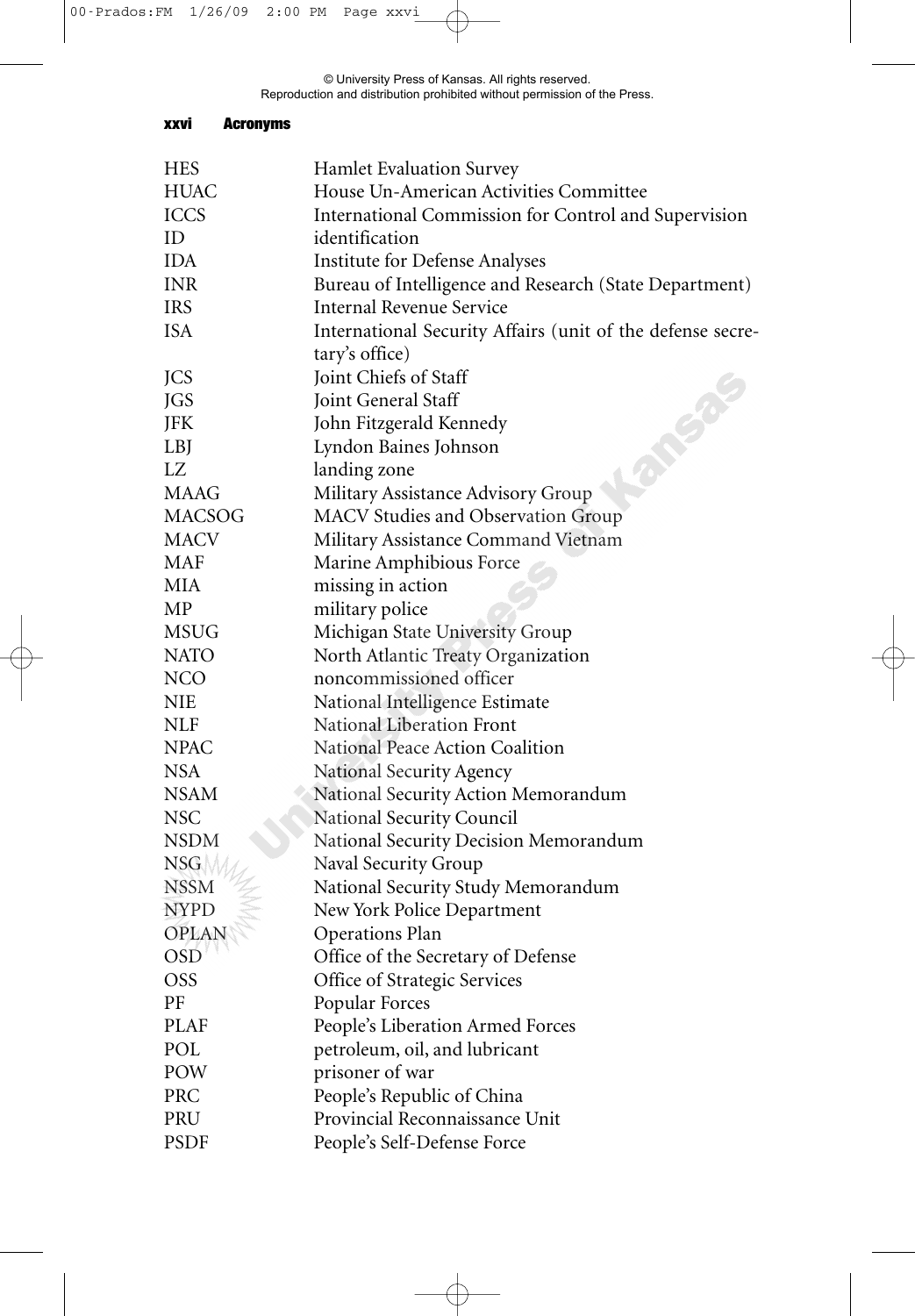| PX           | post exchange                                    |
|--------------|--------------------------------------------------|
| RF           | <b>Regional Forces</b>                           |
| <b>RLG</b>   | Royal Laotian Government                         |
| <b>ROAD</b>  | Reorganization Objective Army Division           |
| <b>ROK</b>   | Republic of Korea                                |
| <b>ROTC</b>  | Reserve Officers' Training Corps                 |
| <b>RVNAF</b> | Republic of Vietnam Armed Forces                 |
| <b>SAC</b>   | Strategic Air Command                            |
| <b>SAM</b>   | surface-to-air missile                           |
| <b>SANE</b>  | National Committee for a Safe Nuclear Policy     |
| <b>SDS</b>   | <b>Students for a Democratic Society</b>         |
| <b>SEAC</b>  | Southeast Asia Command (World War II)            |
| <b>SEATO</b> | Southeast Asia Treaty Organization               |
| SGU          | Special Guerrilla Unit (CIA Hmong force)         |
| <b>SNCC</b>  | <b>Student Nonviolent Coordinating Committee</b> |
| SOG          | Studies and Observation Group (MACV)             |
| SPI          | Simulations Publications Inc.                    |
| <b>STAG</b>  | <b>Student Agitation</b>                         |
| <b>SUNY</b>  | State University of New York                     |
| <b>SVN</b>   | South Vietnam                                    |
| <b>SWP</b>   | Socialist Workers' Party                         |
| <b>TPF</b>   | Tactical Patrol Force (NYPD)                     |
| <b>UN</b>    | <b>United Nations</b>                            |
| <b>UPI</b>   | United Press International                       |
| VA           | Veterans Administration                          |
| <b>VFW</b>   | Veterans of Foreign Wars                         |
| <b>VIG</b>   | Vietnam Information Group                        |
| <b>VNA</b>   | Vietnam National Army                            |
| <b>VNAF</b>  | Vietnamese Air Force (South Vietnam)             |
| <b>VPA</b>   | Vietnam People's Army                            |
| <b>VVAW</b>  | Vietnam Veterans Against the War                 |
| <b>WIEU</b>  | Weekly Intelligence Estimate Update              |
| <b>WSAG</b>  | <b>Washington Special Actions Group</b>          |
|              |                                                  |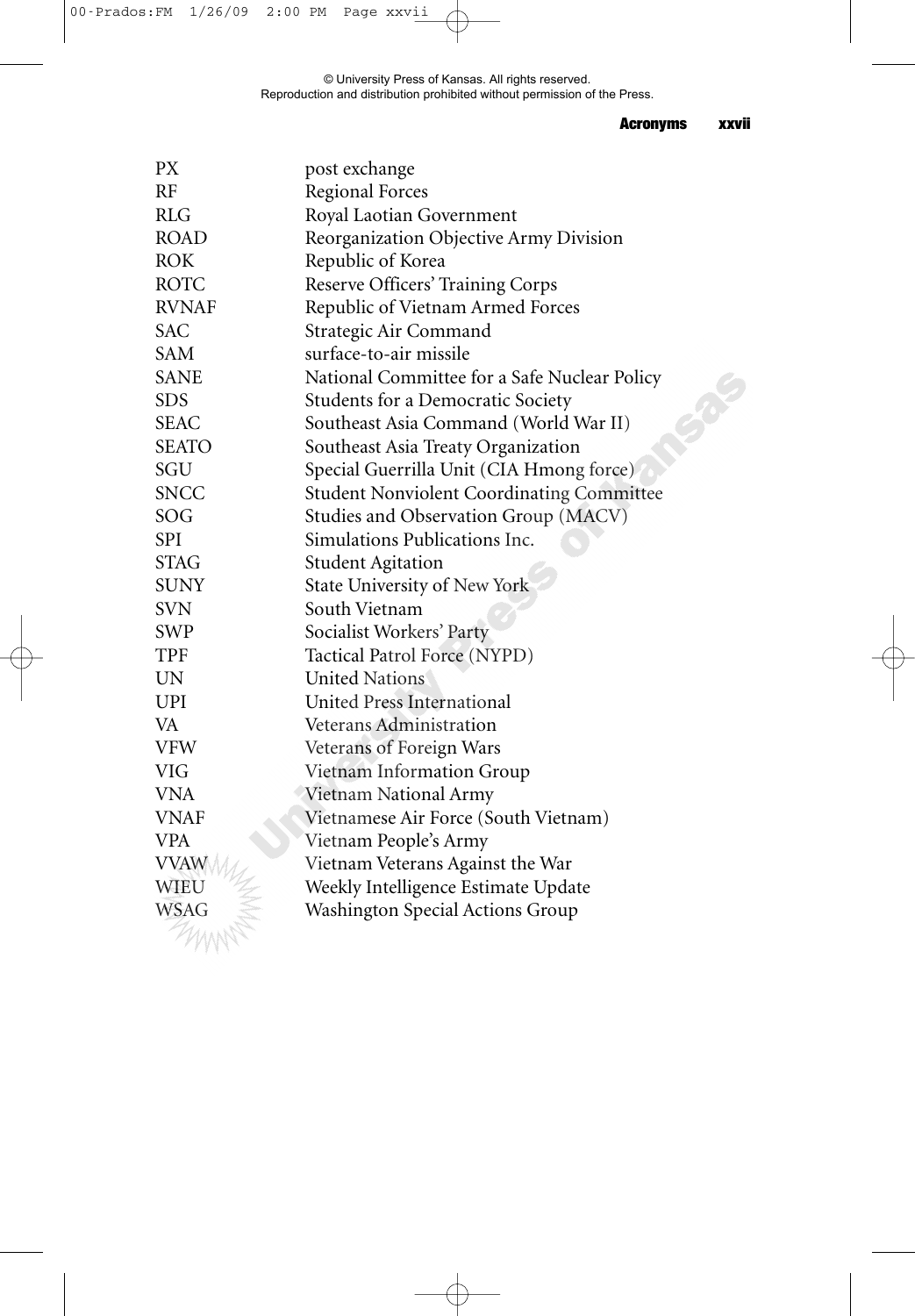© University Press of Kansas. All rights reserved. Reproduction and distribution prohibited without permission of the Press.

**SURVEY MANUFACTURE OF HEADS**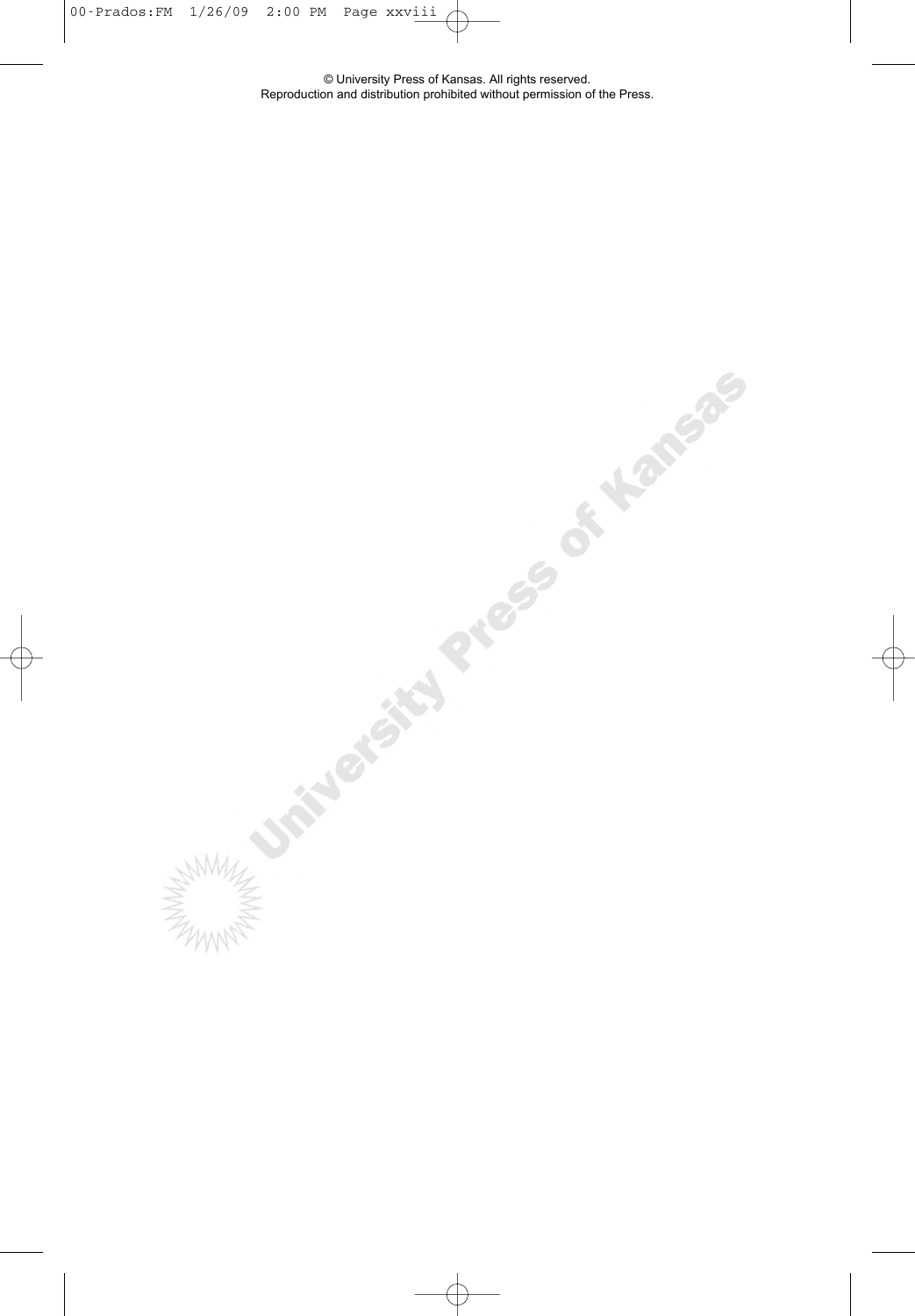# **Vietnam**<br>William Property Pross of Hansas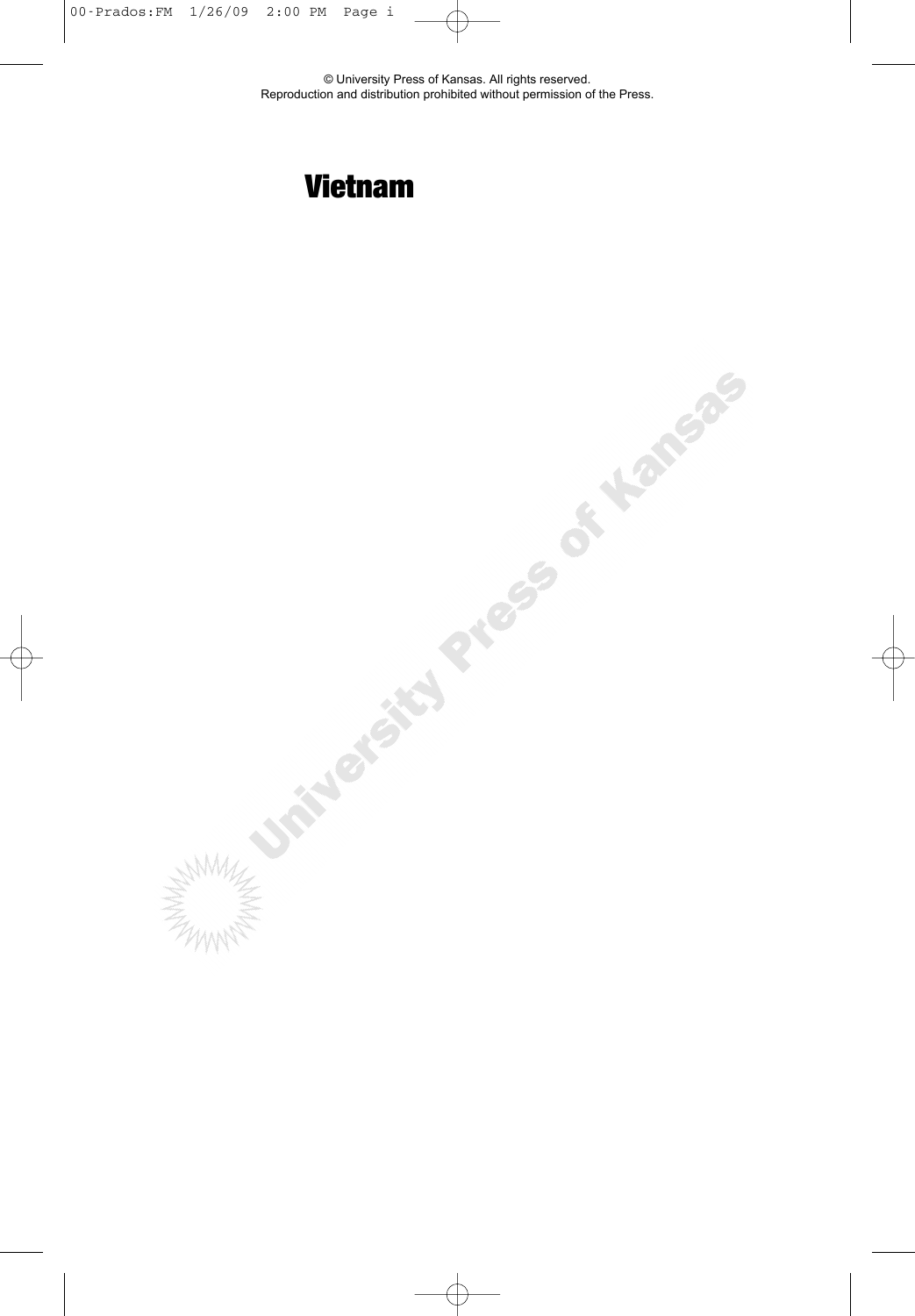© University Press of Kansas. All rights reserved. Reproduction and distribution prohibited without permission of the Press.

**SURVEY MANUFACTURE OF HEADS**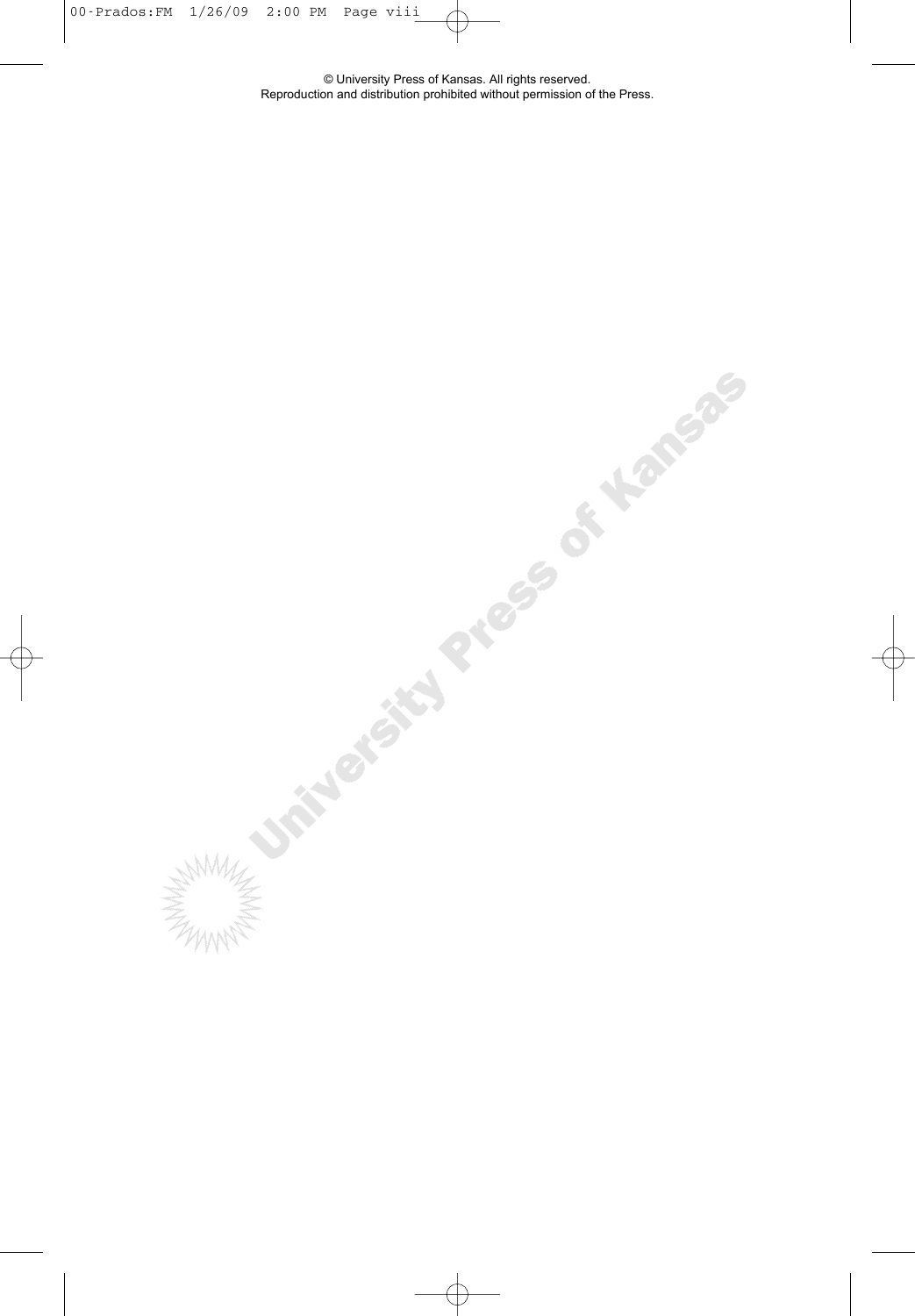

# **■ April 1971: Veterans at War**

They came in cars, in buses, by train and plane, in their scruffy hundreds, disillusioned veterans of America's war in Vietnam. It was April 1971. Richard Nixon sat in the White House. At his command, U.S. forces in Southeast Asia were supporting an invasion of Laos by the Vietnamese allied to the United States. To avoid the word invasion, the Nixon administration had characterized the Laotian operation as something else, anything else, calling it an incursion, as it had done the previous year in Cambodia. So the veterans styled their march on Washington as an "Incursion into the County of Congress." The events of that week changed the course of the Vietnam war, a change wrought on the banks of the Potomac, not in the paddy fields of South Vietnam.

**The incursion came as no surprise to the powers that be** in the nation's capital. The White House knew by early March there would be a huge antiwar demonstration in Washington on April 24. Intense feeling was palpable. On March 1 a bomb went off on the Senate side of the Capitol. A faction of the Students for a Democratic Society known as the Weathermen took credit. Nixon hung suspended between his preferred war strategy and the American people's evident distaste for that course. Just before the Laotian invasion, polls by the very credible American Institute for Public Opinion showed that 59 percent of Democrats opposed the war and worse—61 percent of Republicans held identical views. The better-known Gallup poll had the president's approval rating hovering around 50 percent, while the Harris poll showed just a 43 percent favorable rating. H. R. ("Bob") Haldeman, the president's chief of staff, recorded in his diary that Nixon "clearly has sort of a mystic feeling about the Laotian thing."1 But that operation proved to be an agonizingly slow failure. The president's rating in the Harris poll fell even more.

The Nixon White House, acutely sensitive to any whiff of antiwar activity, doubled and redoubled the stakes in its efforts to neutralize opposition. It employed every tool in its bag of tricks, and they were many. At the Department of Justice, Attorney General John Mitchell enlisted the aid of state and local police forces. Nixon had created a law enforcement assistance program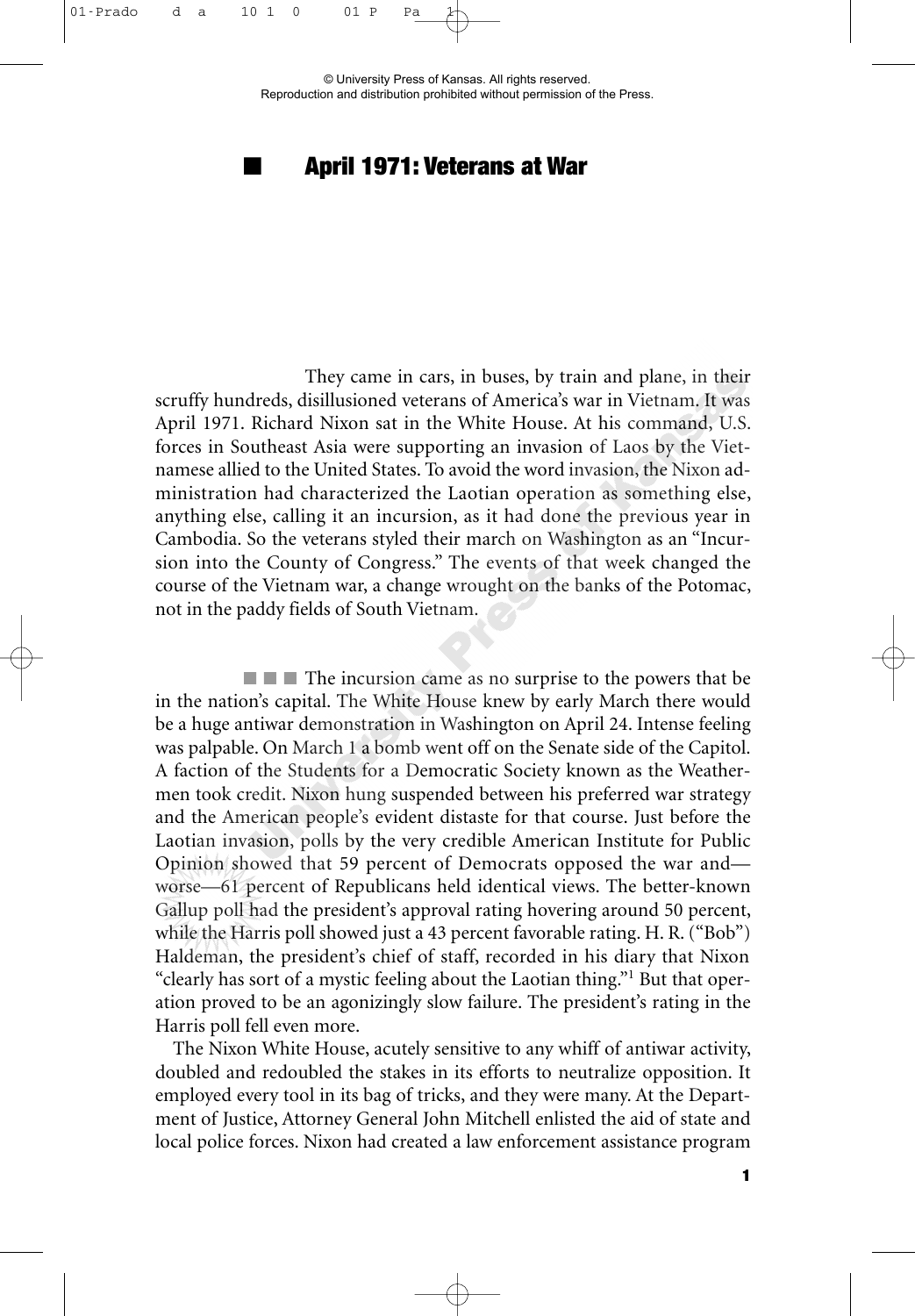# **2 April 1971**

in 1969 to help local jurisdictions. Under the guise of cooperation, Mitchell's officials asked them for information on antiwar activities. The U.S. military monitored dissent in its ranks, which revealed the activities of antiwar veterans who were attempting to reach out to their comrades still on active duty. Meanwhile, the Federal Bureau of Investigation (FBI) had a major operation of its own specifically targeting the antiwar vets.

A group called Vietnam Veterans Against the War (VVAW) was following up public hearings it had held in Detroit in January, where members had exposed a multiplicity of arrogant acts, bad behavior, and even American atrocities they had witnessed as soldiers in Vietnam. One of the group's leaders, a former U.S. Navy officer named John Kerry, had proposed the march on Washington. Kerry's idea was well thought-out; he had come to a national office meeting with a prepared presentation and a poster-board display. California coordinator Barry Romo suggested calling the action "Dewey Canyon III," in a reference to the Laotian invasion.<sup>2</sup> A period of planning and fund-raising ensued. Now the veterans' incursion loomed, scheduled for the four days immediately prior to the big national protest. The veterans made no secret of their intentions. Their March 1971 newsletter encouraged attendance and jocularly warned, "No air cover will be provided (despite the forty members of a crash and rescue helicopter unit in 'Nam who have joined VVAW) so bring [your] own ponchos, sleeping bags, old uniforms and medals."<sup>3</sup> From the beginning they emphasized that the march would be a peaceful protest.

The FBI kept Washington officials apprised. The Bureau had many sources of information. For one thing, FBI special agents were avid scavengers, pocketing every paper found at a VVAW office and every leaflet from a demonstration. Garbage cans and mailboxes outside offices were fountains of data. Undercover operatives had infiltrated the veterans. The agents sought data from local police departments that had their own channels into VVAW. Not that the vets were doing anything in secret—indeed, plans for an encampment in Washington, combined with lobbying efforts and demonstrations, constituted an organizing tool for VVAW. Nevertheless, declassified FBI records show that the Nixon administration knew the basics more than two weeks before Kerry announced Dewey Canyon at a news conference in the office of Massachusetts congressman Michael J. Harrington on March 16. The FBI had detailed knowledge of the plans by the end of March, and it followed subsequent changes.

That was not all. The vets hoped to put 5,000 comrades on the ground in Washington. The Bureau did its best to prevent that. According to FBI records, special agents in Indianapolis and elsewhere used contacts with car rental companies to learn of VVAW efforts to hire automobiles for caravans. In New York other FBI agents found out that Ed Damato and Joe Urgo of the VVAW national office had asked the Penn Central Railroad about hiring a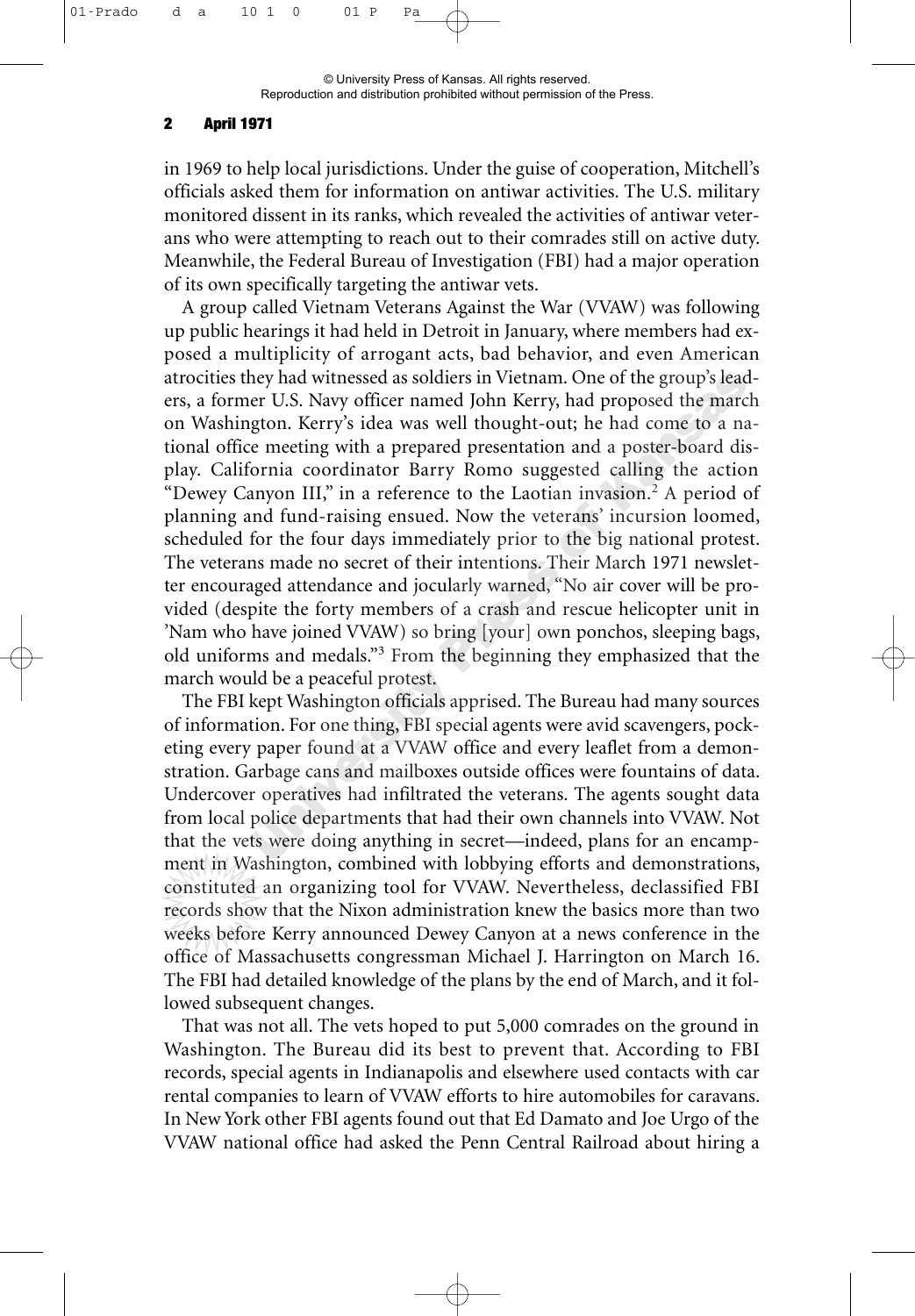special train to transport veterans from Boston and points south to Washington. The vets were told the railroad had no spare equipment. Coaches could be added on scheduled runs, but arrangements had to be made through the national coordinator for the march, Jack Smith, a former Marine sergeant with two tours in Vietnam who lived in New Haven. Before Smith could do anything, it was too late. It is still unknown what kind of pressure Nixon administration operatives put on the Penn Central, but the mere fact of an FBI inquiry often has a chilling effect. Subsequent Bureau reports noted that VVAW had reserved seats on other trains to Washington.

On March 30 the FBI ordered undercover informants among the VVAW's ranks to accompany the veterans on their Washington mission. Bureau headquarters confirmed the orders on April 1. In California, for example, a VVAW organizer recalls one member who dressed in a fatigue shirt with captain's bars but could not produce the document issued to soldiers leaving the military. The man threw himself into march preparations with gusto and flew to Washington with the rest of the California contingent. Once on the ground he disappeared. Special agents in the field reported on the pre-march activities of Kerry, VVAW southeast regional coordinator Scott Camil, and others. Preparatory activities in Albuquerque, Atlanta, Jacksonville, San Francisco, Milwaukee, Kansas City, St. Louis, Indianapolis, Detroit, New York, Boston, Baltimore, and Washington itself were detailed by those cities' FBI offices. The vets' fund-raising for the march was also featured in FBI reports, as were appeals from clergy for food donations to the encampment.

Because the VVAW action required a place for the protesters to stay, this presented a ripe opportunity for obstruction. At first the vets planned to camp on land owned by Georgetown University. Suddenly the administrator who had given permission was fired, and VVAW was told the agreement had been canceled. The vets tried to make an arrangement with American University, but that proposal went nowhere. Then local organizer Mike Phelan tried to obtain a permit for a camp near the Lincoln Memorial. The National Park Service said that obtaining such permission required three months. The incursion was just weeks away. Organizers finally requested The Mall only as a gathering place and a location for nighttime meetings. This search for a campsite became a touchstone of the entire Dewey Canyon III march.

Meanwhile, the vets were beset with all the headaches associated with trying to bring off such an ambitious protest. They sent solicitation letters to at least nine major food companies, including General Foods, Howard Johnson's, Oscar Mayer, and Bird's Eye. A vegetarian collective in Indiana donated some food. Portable toilets were donated. Friendly Washingtonians were asked to house notables but not the vets themselves. A special effort to cultivate Washington and Capitol Hill police included an open letter explaining the vets' purpose, aimed at minimizing friction. Public relations was a huge lacuna that veteran Tim Butz tried to fill. From New York the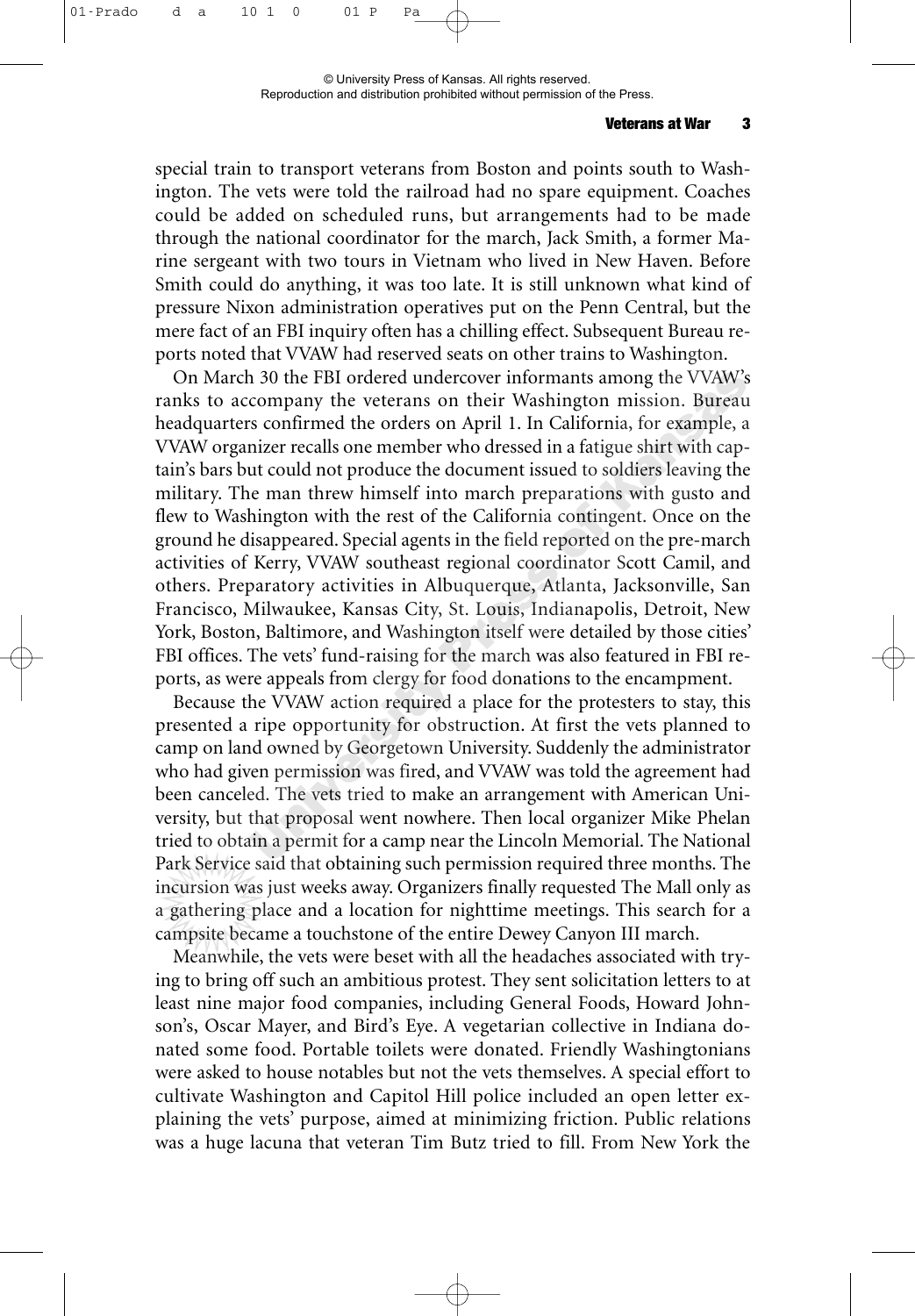# **4 April 1971**

VVAW national office sent one of its members, Mike Oliver, to help local organizers.

Phelan tried to get permits for every planned activity as a means of minimizing potential confrontations. Lots of difficulties arose. VVAW wanted to lay a wreath at the Tomb of the Unknown Soldier in Arlington Cemetery, but the Park Service rejected this innocuous event. The Justice Department went to court to block a march near the White House, claiming security problems, even though it had already given permission for the larger march through downtown Washington by the National Peace Action Committee.

The high point of the planned veteran protests was to come on the last day, April 23, where The Mall rose up to the Capitol. The veterans wanted to stage a symbolic ceremony in which they returned their combat medals to the U.S. government. The idea was for them to line up, make whatever statement they wanted, then deposit their medals in a body bag, which VVAW would present to Congress. The group had requested permits for this event plus an opening-day protest on Capitol grounds. Given their other troubles, VVAW expected problems here, especially since Vice President Spiro T. Agnew, as president pro tem of the Senate, controlled the Capitol grounds. Agnew was famously leery of the Movement and had been Nixon's point man for a political offensive against dissent, labeling protesters an "effete corps of impudent snobs."4

Issues came to a head on the afternoon of April 15, when the VVAW's Jack Mallory met with officials from the Office of the Vice President. Agnew staffer Alice Lane huffed that Mallory "did not look like a former captain."5 Mallory, who had been in Vietnam with the 11th Armored Cavalry Regiment and the 1st Cavalry Division (Airmobile) in 1969–1970, swallowed the insult and got down to business. Remarkably, Agnew's people permitted the event, although they refused to approve the climactic medal return, citing security concerns related to the huge antiwar rally scheduled soon after. The vets countered that a number of senators and congressmen were going to participate. Agnew's representative shot back, "The vice-president doesn't care about the senators and congressmen."6 Surprised at getting anything at all, the vets left with half a loaf. What VVAW did not know that spring afternoon was that Nixon's people thought they had the veterans in a trap.

 $\blacksquare$   $\blacksquare$  A little after eleven o'clock the next morning, Richard Nixon, a president who actively followed those things that mattered to him, telephoned aide Charles W. ("Chuck") Colson. Sitting back in their White House offices, the two agreed that the latest developments held potential for pro-war "hawks." Referring to the chances of inflaming their supporters, Colson remarked, "Demonstrations are gonna help us there."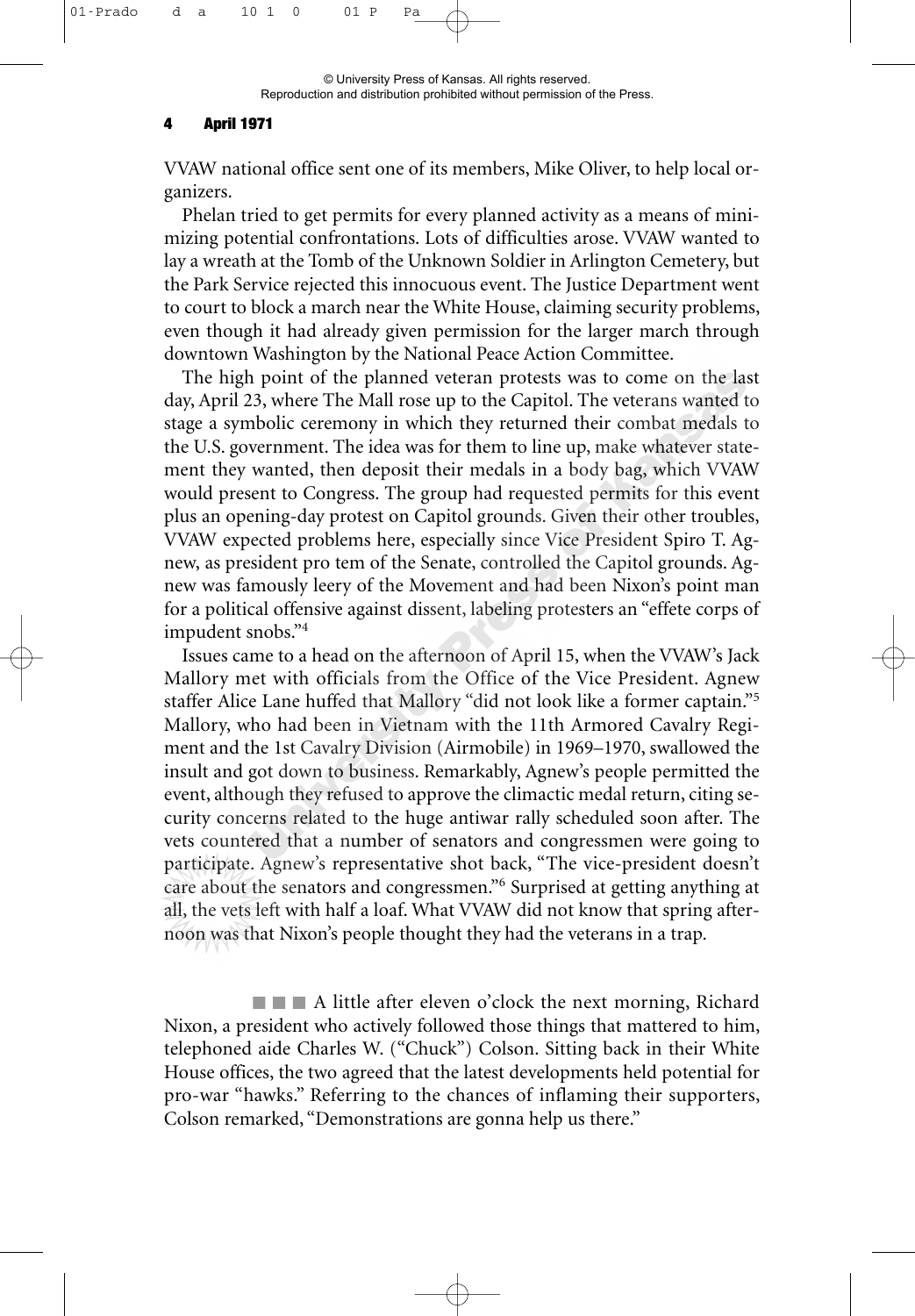"Particularly," Nixon agreed, "since Agnew's allowin' 'em to do it up at the Capitol. That's good. Just let those people up there see those people, right?"

Colson remarked, "If the Vietnam veterans, uh, put on their show this week, it's just gonna make, uh, it's gonna make the hardhats 'n' the . . . rest of our coalition, uh, it's just gonna stiffen their back."

"Right," said Nixon. The president seemed very pleased.

Colson finished, "I hope they put on a little show 'cause, uh . . . it's important that our, our people get that reinforcement."7

In fact, the president and his political aide were working a conscious strategy against the protests. Nixon took the lead, defining the terms and aiming to create a situation that would allow him a free hand in the Vietnam war. Colson would be his point man, although every official in the Nixon White House contributed. As early as January, legal counsel John Dean had begun collecting information on demonstrations in the spring, and in February, about the time VVAW decided to carry out Dewey Canyon, the White House considered creating a task force to plan countermeasures. This led to the socalled Intelligence Evaluation Committee, an interagency group chaired by Robert C. Mardian, the assistant attorney general in charge of the Justice Department's Internal Security Division.

Haldeman rode herd on all this. He monitored the paper flow and floated ideas, lining up the main options. Chief domestic adviser John Ehrlichman worked on specifics, such things as protest permits and security arrangements. Speechwriters Patrick J. Buchanan and Ray Price suggested ways to polish Nixon's image, for example, contacting a student who in early March had sent a letter decrying the protesters' tactics.

Colson made suggestions too. On March 2 he advised Nixon to telephone singer Frank Sinatra, whom he saw as being disenchanted with the liberals. "Sinatra has the makings of another Al Capp," Colson wrote, referring to a prominent cartoonist who had spiraled from the Left to the Right. "Most of our Hollywood friends believe that Sinatra is the most influential celebrity in the country because if he goes, so go many other prominent figures, particularly new young stars."<sup>8</sup> Nixon made the call and later instructed aides to make Sinatra a present of a golf ball. The administration also approached the dairy industry with promises of milk price supports to solidify the backing of American farmers. Nixon mollified big business, too, ordering the Justice Department to drop antitrust suits against the corporate giant International Telephone and Telegraph. On March 25 Nixon met a group of college student government representatives to receive a resolution voted by the National Student Congress, which Colson had bragged some months earlier was "back" under administration "control."<sup>9</sup> Reminded by Colson that "poll data indicates that we do not stand well politically with the 18–20 year old vote" (hardly a surprise) and that "a better organized effort is neces-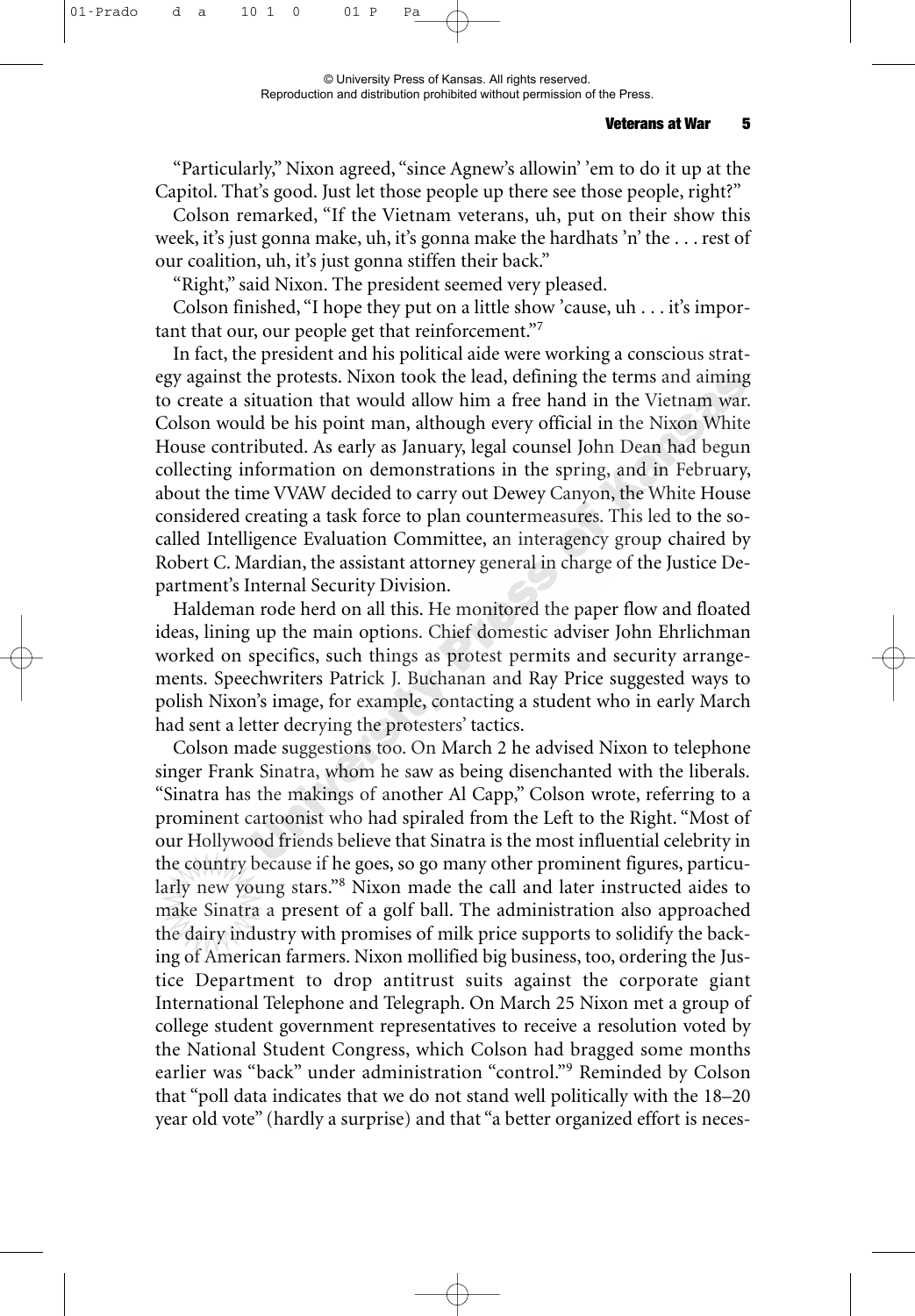# **6 April 1971**

sary," Nixon met with Haldeman, Colson, and administration youth envoy Robert Finch for a strategizing session in his hideaway office at the Old Executive Office Building on April 7.10 The sudden reappearance of Finch, a close adviser during and after the 1968 campaign but who had long been frozen out of the president's councils, is indicative of White House fears.

But the major elements of the Nixon effort were two: an attempt to minimize the impact of the veterans' march, on the one hand, and the creation of a counterweight in the form of labor supporters from the construction industry—"Hard Hats," in Nixon speak—on the other. The alliance with the Hard Hats had been a special project of Colson's, partly to offset growing disaffection with the war by American labor, and partly to project an image of mass public support. Labor backing had begun to disintegrate. At Colson's behest, Nixon massaged Hard Hat leaders with a phone call to Peter Brennan, president of the New York Building Trades Union, in early March. But the Hard Hats were souring too. Colson believed that this was due to cuts in federal payments for construction. The president admonished him to show statistics demonstrating the opposite. The White House hoped the Hard Hats would neutralize the protesters.

As veterans began their trek to Washington, the White House paid close attention. Colson and Nixon discussed the upcoming protests over the phone the evening before the crucial VVAW-Agnew meeting on the Capitol permits. Their conversation not only reviewed tactics they expected the vets to use, including "guerrilla theater," but also covered Colson initiatives from the creation of a group of *pro*-war veterans to talk of the Hard Hats. Colson reported back to Nixon the next day and again on April 16. They scheduled a White House meeting to discuss the Hard Hat strategy, for which Colson prepared by speaking to labor leaders. As for the vets, the White House coaxed a statement out of Alfred Chamie, national commander of the American Legion. Though not as strident as what Colson had hoped for, it deplored "another Washington demonstration, however altruistic may be the motives of the sponsoring organization."<sup>11</sup> On the seventeenth Nixon discussed Agnew's permit with J. Edgar Hoover, director of the FBI. Once the VVAW action began, focus shifted to new countermeasures. On April 20 Nixon and Colson resolved to charge that VVAW vets were phonies, not veterans at all, encouraging press coverage of that charge, and to get groups such as the American Legion and Veterans of Foreign Wars (VFW) to denounce the protest. Then, as VVAW did its thing, Colson actually met labor leader Brennan at the White House.

President Nixon had no intention of sticking around through the protests. On the afternoon of April 23, as the vets threw away their medals, he left to visit daughter Julie in Virginia Beach. After dinner Nixon went on to Camp David. But before leaving Washington the president held a lengthy discussion of the VVAW demonstration with aides. Then he placed no fewer than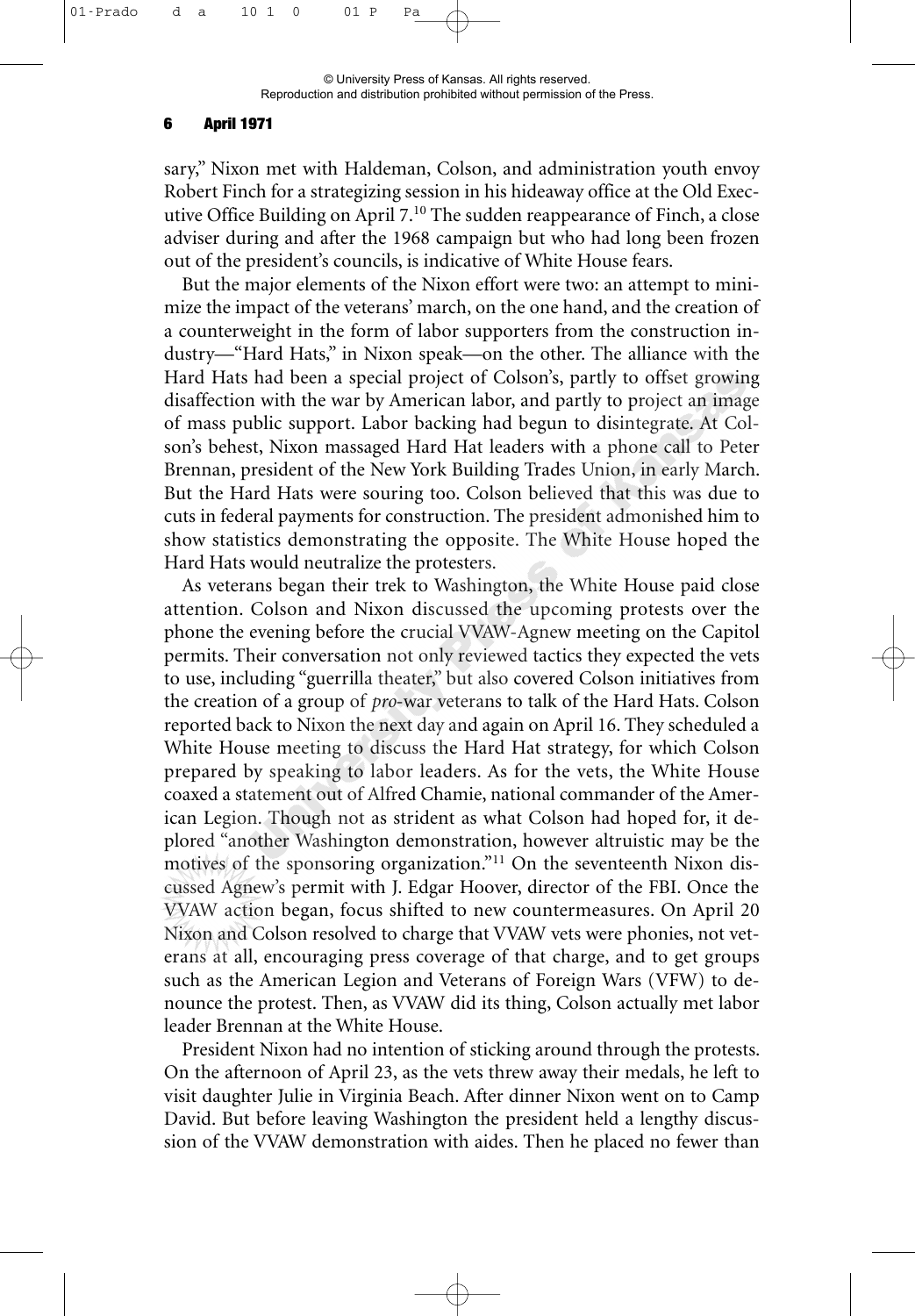three telephone calls to Herbert R. Rainwater of the VFW, encouraging him to demand airtime on the television networks equal to that given to coverage of the VVAW protesters, so that Rainwater could defend Nixon's war policy. Then the president phoned Dean and ordered that he be kept up-to-date on the vets' activities. Dean ended up sending hourly situation reports.

Rainwater's statement would say, "I realize the remnants of uniform, the toy guns, and spilled red ink are colorful and considered newsworthy—but I question the value of this type of publicity to the American people."<sup>12</sup> Unknown to Rainwater, White House officials privately considered him a clown.

Meanwhile, the other big issue for the White House had already come to a head: the Vietnam veterans were in fact camping on The Mall, in defiance of court orders that were Nixon's responsibility to enforce. The administration had brought Army regulars to the capital and had plenty more security forces. What would it do?

**THE All through the day on Sunday, April 18, veterans trickled** into Washington. As darkness fell, around 900 vets had registered with organizers. The small turnout initially sparked much soul-searching. VVAW was not that well known, despite the full-page ad it had taken out in the *New York Times* and the one donated by *Playboy*. The group had demanded that participants bring proof of their military service, undoubtedly dissuading some who might have participated. Also, the spring had been a cold one. There were many possible explanations. Numbers gradually built: there were 1,100 by the next day, and ultimately 2,300 were counted. Historians of VVAW calculate that including those who came for only one or two days, several thousand veterans may have attended. Though this fell short of hopes, such concerns were swept away.

The drama began at Arlington Cemetery on April 19. The vets marched across Memorial Bridge to the cemetery shortly after sunrise. There were a few problems with rush-hour traffic. Then they were denied access. The veterans were accompanied by four Gold Star Mothers—women whose sons or husbands had died in Vietnam—including one whose boy was actually buried in Arlington. The National Park Service closed and chained the gates, unprecedented in Park Service history. VVAW national officer Al Hubbard used a megaphone to denounce "the insensitivity of the government and the military."13 One frustrated veteran hurled a toy rifle at the gate. It shattered. Another threw a mess kit. Seeking out the ground at the base of the hill where the Tomb of the Unknown Soldier is located, the vets held their memorial service, presided over by the Reverend Jackson Day, an Army chaplain who had served in Vietnam. Then vets and the Gold Star Mothers laid two wreaths at the gate. Some wanted to storm the fence, but others backed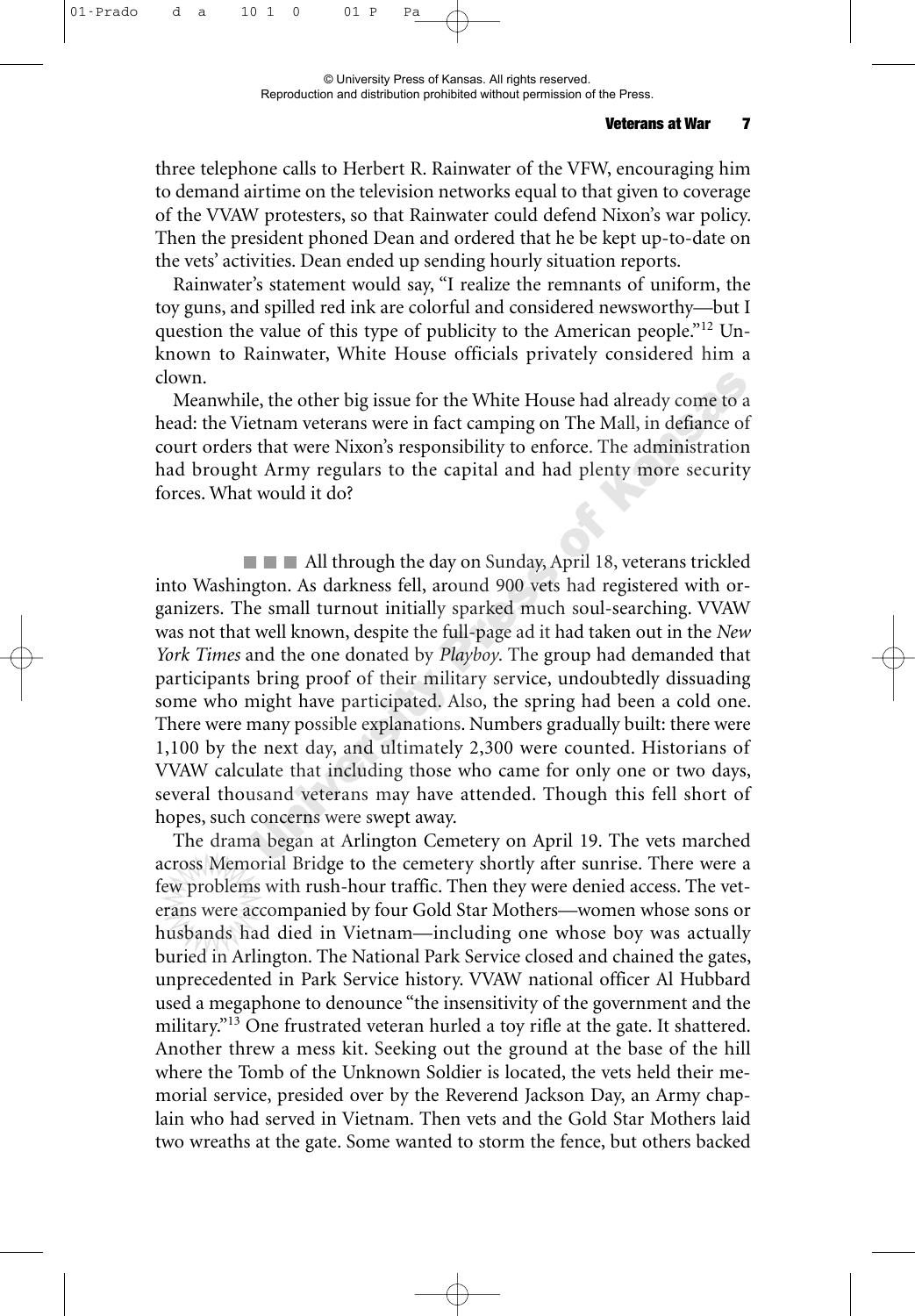# **8 April 1971**

them down, arguing that a fight at the cemetery would make them the bad guys. Among the voices of moderation were John Kerry and Scott Camil.

The marchers retraced their steps and, recrossing the Potomac River, stepped down The Mall in cadence, chanting, "Bring our brothers home!" Along the way they passed women of the Daughters of the American Revolution (DAR), which was holding its convention in Washington. "Son," one woman called out, "I don't think what you're doing is good for the troops."

"Lady, we *are* the troops," the veteran replied.<sup>14</sup>

Pointedly, President Nixon addressed the DAR convention but had nothing whatever to do with the antiwar veterans. The United States would stop the war, he said, when there was "a South Vietnam able to defend itself against communist aggression."15

Reaching the Capitol steps, the veterans rallied there. Four members of Congress addressed the crowd: liberal Republican Paul McCloskey and Democrat Don Edwards from California, and Democrat Bella Abzug and Republican Ogden R. Reid from New York. On behalf of the VVAW executive committee, veteran and organization founder Jan Barry presented sixteen demands for ending the Vietnam conflict. Afterward most vets returned to The Mall and established a campsite at the heart of this esplanade, close to Congress. Some began lobbying efforts that very afternoon. VVAW garnered tremendous media attention; notably, Walter Cronkite featured the veterans as his lead story on the widely watched *CBS Evening News.*

The VVAW campsite challenged the Nixon administration. The vets had sued the Department of the Interior to permit their marches and their camp. The previous Friday the Justice Department had sought a restraining order prohibiting a camp on The Mall, which was granted by Judge George L. Hart of the U.S. District Court. On Monday lawyers for VVAW appealed that order to the U.S. Court of Appeals for the District of Columbia. The veterans were being prevented from holding their encampment despite contrary precedent—the Poor People's March and the Boy Scouts of America had previously used the exact same area. The appeals court reversed Hart's order, effectively granting VVAW its camp permit. The administration immediately went to the Supreme Court to reinstate the restraining order, with Assistant Attorney General L. Patrick Gray certifying that the government stood ready to enforce it.

Solicitor General Erwin N. Griswold argued before the Supreme Court on April 21 that the VVAW encampment "would cause a serious problem to maintaining public order and could lead to substantial public health hazards with inevitable environmental pollution."<sup>16</sup> Thus the veterans were faced with the possibility of arrest simply for their presence on The Mall. A long and earnest debate ensued, and in a late-night vote, the vets decided to stay. The vote was pretty close, and a motion to make it unanimous carried easily. With them were sympathetic legislators, including Massachusetts senator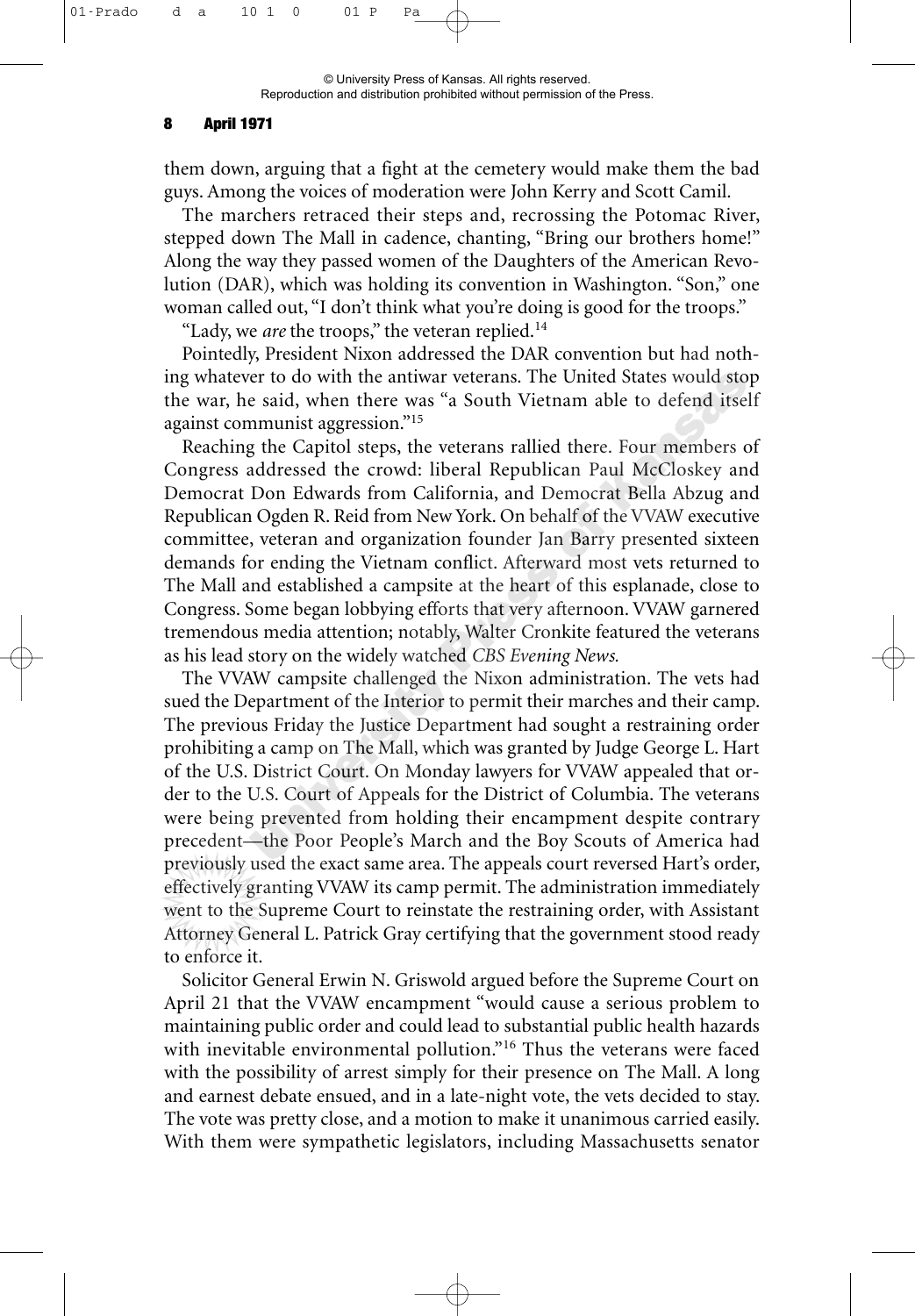Edward Kennedy, New York congressman Ed Koch, and others, acting as a sort of human shield.<sup>17</sup> Visitors also included soldiers of the 3rd U.S. Infantry Regiment, the Old Guard, which mounts the honor guard at the Tomb of the Unknowns.

Relying on their military experience, the vets set up a security perimeter. As Air Force veteran Joe Urgo, a member of the national staff, stood his watch in the early-morning hours, some men with short-cropped hair approached and told him they were active-duty GIs from Fort Bragg.

"I'm one of the organizers of this," Urgo replied. "How do you boys like it?" One of them answered, "You know, we're on alert to put you down."

"So what're you going to do?" the VVAW man asked.

"Don't worry," they assured Urgo, "the trucks will never roll. We put sugar in the gas tanks."18

The vets made their camp. The Park Police, which had put up an observation post to peer across The Mall, told VVAW that they would certainly not arrest anyone who was not sleeping, so the veterans tried to pull an allnighter. Lots of coffee went down that night. Some vets did not make it, but no one was touched. The next morning the *Washington Daily News* headlined: "VETS OVERRULE SUPREME COURT."<sup>19</sup>

Much of that morning the Nixon White House frantically considered what to do about the defiant vets. Nixon finally ordered Mitchell not to use the police. As Haldeman recorded, "Our decision ended up to be that we just continue negotiating and try to negotiate the issue to death."20 Vets demonstrated outside the Supreme Court, culminating in the only arrests of Dewey Canyon III—125 persons, including Barry Romo. But Mitchell had to ask that the injunction be lifted. Furious at the administration's failure to deliver on its promise of enforcement, Chief Justice Warren Burger sent the matter back to Judge Hart. He was angry, too, telling Justice Department lawyers, "This Court feels that one equal, coordinate branch of government, the Judiciary, has been dangerously and improperly used by another." The courts had been "degraded by this whole affair." Hart thundered, "If you did not wish to enforce that deadline, you should have come to this Court and had that injunction dissolved and removed."<sup>21</sup> The judge did precisely that. Nixon suffered an embarrassing defeat.

Amid the legal and political maneuvering, VVAW proceeded with its lobbying and demonstrations. Guerrilla theater, in which protesters played character roles to illustrate their concerns, figured prominently. A typical VVAW skit was a mock patrol randomly grabbing people off the street on suspicion of being enemy guerrillas. Teams of vets pulled off such skits all around Washington. Veteran Bill Crandell led one guerrilla theater team that played on the steps of the Capitol to great effect. Inside the building, veterans had varying success. Jan Barry was insulted by the congressman from his district. Texas vet Terry DuBose discovered that Senator John Tower would not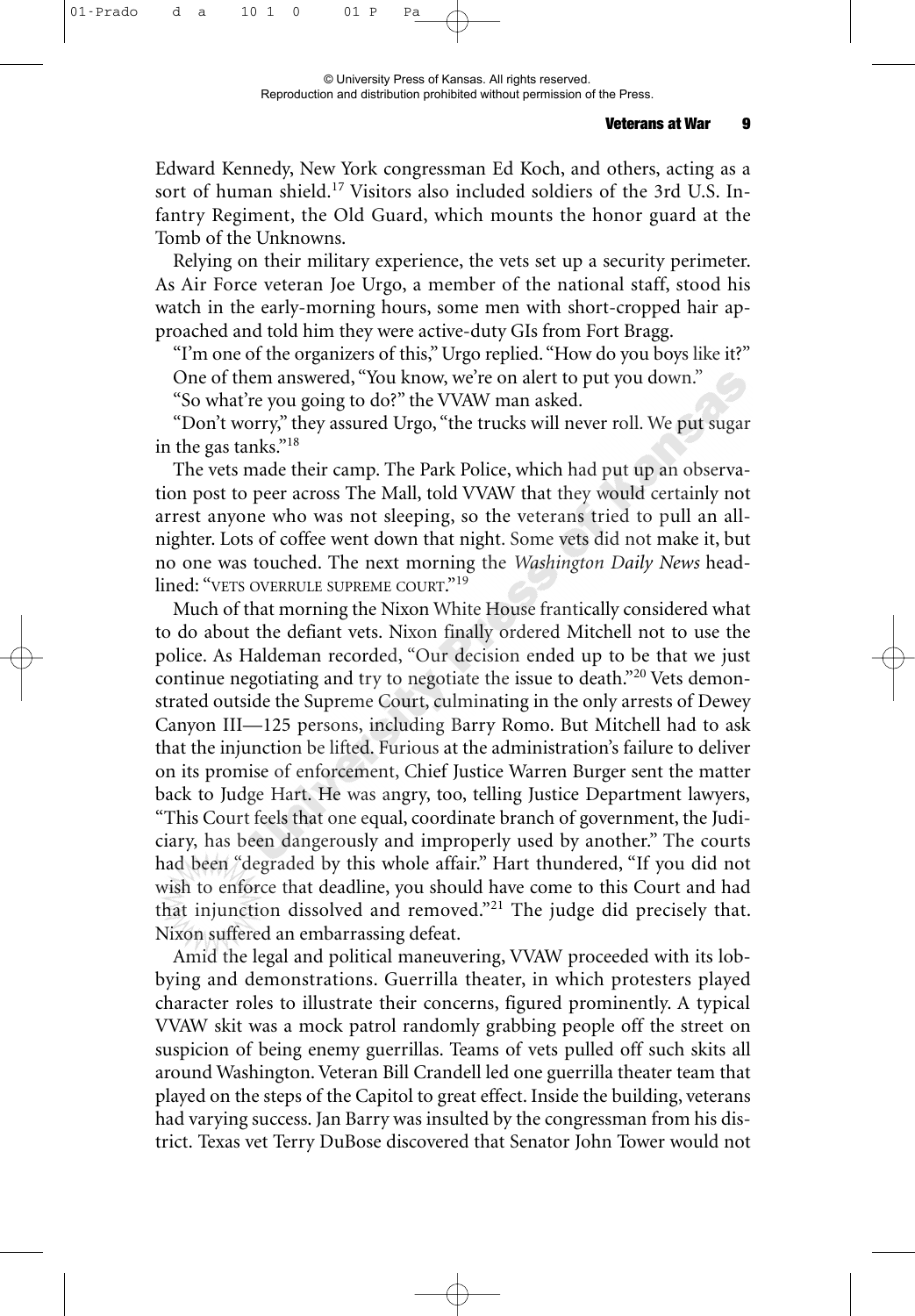# **10 April 1971**

even open the door to him. John Lindquist saw Wisconsin Democratic representative David R. Obey, who was against the war, and conservative Democrat Clement J. Zablocki, a hawk—an encounter that went down only half as badly as expected. In the hallway Lindquist, a former Marine who had driven trucks to Khe Sanh in supply convoys, witnessed an incident as strange as he had ever seen. Around the corner came General Leonard F. Chapman, the Marine Corps commandant, in full uniform on a Capitol Hill mission to perform the trick of testifying that the Corps had come in under budget and would be returning money to the U.S. Treasury. A vet challenged Chapman in the hearing room and promptly unclipped the Purple Heart from his fatigues, slapping it down on the table in front of the general. Chapman grimaced and fled down a side corridor.

On April 21, while the vets' lobbying was in full swing, Nixon called Colson from the Lincoln Sitting Room of the White House. The president wanted to know how Colson's meeting with the Hard Hats had gone. "What do they think of these, uh, these, uh, that crowd on The Mall down there?" he asked.

Colson laughed. He reported that the construction workers thought the vets were real bums and had asked, "How do you keep people like this off the streets?" However, the Hard Hats were not going to do anything overt.

Nixon agreed. "That's right. They ought, they shouldn't fight veterans."

Colson thought the Hard Hats were also partly dissuaded by the thought that the VVAWers actually *were* veterans, but then added, "Of course, we know they're not."

Nixon shot back, "A lot of 'em aren't, yeah."22

The lobbying efforts, guerrilla theater, a smaller return march to Arlington (which actually got into the cemetery), a spontaneous nighttime candlelight procession around the White House, and other VVAW actions impressed many. The White House countered, with press secretary Ron Ziegler quoting Nixon's claim that only a few of the protesters were real Vietnam veterans. The vets were ready for that one. When a wire service reporter went to the campsite to check, she would be shown a host of service records that proved the opposite. The one big mistake came from the VVAW's own organizer Al Hubbard, who had said on television that he was a former captain in the Air Force. Nixon's people looked up Hubbard's file and discovered he had only been a sergeant, then leaked this to broadcaster Lawrence Spivak. Hubbard had to acknowledge the fact. But this was the only case the White House could find to bolster Nixon's claim, and Hubbard was, in fact, a veteran.

Any embarrassment caused by the "phony veteran" problem was more than wiped out by the powerful statement John Kerry made before the Senate Foreign Relations Committee on April 22. There he posed the basic issue squarely: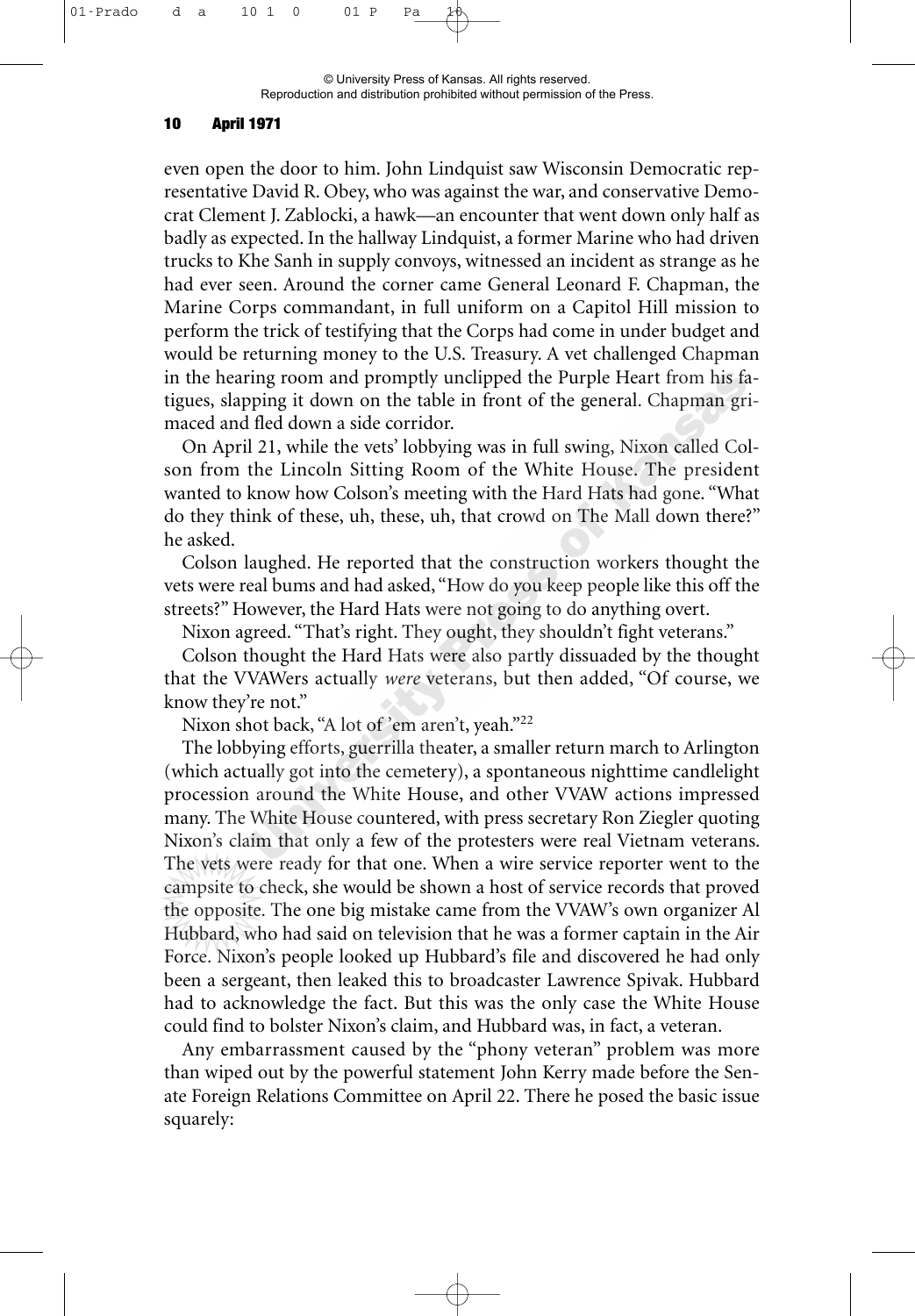In our opinion, and from our experience, there is nothing in South Vietnam which could happen that realistically threatens the United States of America. And to attempt to justify the loss of one American life in Vietnam, Cambodia, or Laos by linking such loss to the preservation of freedom, which those misfits supposedly abuse, $^{23}$  is to us the height of criminal hypocrisy, and it is that kind of hypocrisy which we feel has torn this country apart.

Kerry argued that the veterans had found Vietnam's conflict to be a civil war. Many Vietnamese saw no difference between communism and democracy, he said. "They only want to work in rice paddies without helicopters strafing them and bombs with napalm burning their villages." The VVAW spokesman decried the profligate U.S. use of firepower, calling it a war crime; the falsification of "body counts"; and the poor service provided by the Veterans Administration and its hospitals to returned veterans. "Where are the leaders of our country?" Kerry asked. The commanders had, in effect, deserted the troops. "How do you ask a man to be the last man to die in Vietnam? How do you ask a man to be the last man to die for a mistake?"<sup>24</sup>

The next day the veterans staged their medal giveback ceremony. Through Agnew, Nixon's people had contrived to have a wood and wire wall erected on the Capitol steps to prevent access. That backfired. Maine senator Edmund Muskie and others appeared and acknowledged the veterans' contributions. Muskie, expecting to be a presidential candidate in 1972, had taken up the antiwar banner. Denied entrance to the Capitol, the vets changed their plans. Instead of filling a body bag with medals, they stepped up to the wall, made individual statements, and threw their medals over it. One iconic photograph of the Vietnam war era came from this demonstration: angry veteran Rusty Staub hurling his medals full tilt. John Kerry tossed decoration ribbons and some medals given to him by vets who could not attend. Inquiries with the Capitol Police, historians of Congress, and the Capitol architect in the 1990s revealed that no one knows what happened to the medals. In any case, the ceremony proved as powerful as the Kerry testimony. The veterans left Washington, Bill Crandell recalls, feeling they had "moved the town."25

 $\blacksquare$   $\blacksquare$  The vets may have been exhilarated, but they were not safe. Colson continued his dirty tricks. Back in New York, Hubbard would be arrested at another protest within a couple of weeks. Colson and Nixon chortled on May 5 when the aide reported Hubbard's arrest. Colson also leaked claims that Kerry had left The Mall and stayed in comfort at the Georgetown home of a Washington socialite, dining at fine restaurants. A Detroit reporter was given the information, and his article was then sent

MWW